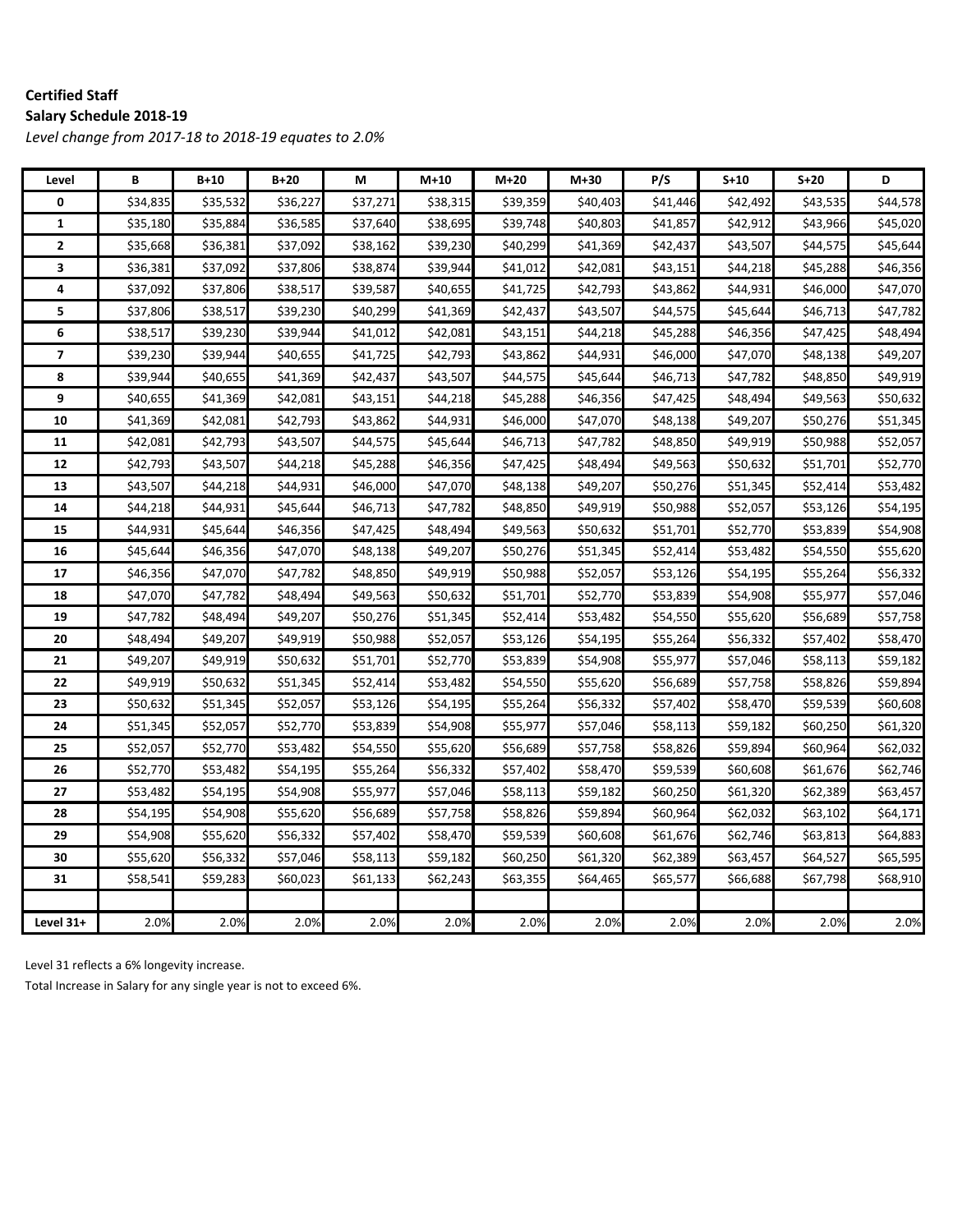#### **Head Start Teachers Salary Schedule 2018‐19**

*Level change from 2017‐18 to 2018‐19 equates to 2.0%*

| Level                   | <b>ASSOCIATE</b>      | <b>BACHELOR * **</b> |
|-------------------------|-----------------------|----------------------|
| 0                       | \$21,841              | \$22,495             |
| $\overline{1}$          | \$22,058              | \$22,717             |
| $\overline{\mathbf{c}}$ | \$22,364              | \$23,032             |
| 3                       | \$22,809              | \$23,493             |
| 4                       | \$23,265              | \$23,963             |
| 5                       | \$23,729              | \$24,440             |
| 6                       | \$24,203              | \$24,928             |
| 7                       | \$24,686              | \$25,426             |
| 8                       | \$25,180              | \$25,934             |
| 9                       | \$25,682              | \$26,452             |
| 10                      | $\frac{1}{226}$ , 195 | \$26,980             |
| 11                      | \$26,718              | \$27,519             |
| 12                      | $\frac{27}{251}$      | \$28,068             |
| 13                      | \$27,796              | \$28,628             |
| 14                      | \$28,351              | \$29,201             |
| 15                      | \$28,917              | \$29,783             |
| 16                      | \$29,495              | \$30,379             |
| 17                      | \$30,084              | \$30,986             |
| 18                      | \$30,685              | \$31,604             |
| 19                      | \$31,298              | \$32,236             |
| 20                      | \$31,923              | \$32,879             |
| 21                      | \$32,560              | \$33,537             |
| 22                      | \$33,211              | \$34,206             |
| 23                      | \$33,874              | \$34,890             |
| 24                      | \$34,551              | \$35,587             |
| 25                      | \$35,241              | \$36,298             |
| 26                      | \$35,946              | \$37,023             |
| 27                      | \$36,663              | \$37,762             |
| 28                      | \$37,395              | \$38,516             |
| 29                      | \$38,143              | \$39,286             |
| 30                      | \$38,905              | \$40,072             |
|                         |                       |                      |
| Level 30+               | 2.0%                  | 2.0%                 |

\* Head Start Teachers with certification will receive an annual \$1,000 stipend in addition to any sche and/or level increases for which they qualify.

\*\* Should the Head Start Program mandate or require teacher certification, those Head Start Teach certification will convert to their appropriate place on the Certified Teacher Salary Schedule.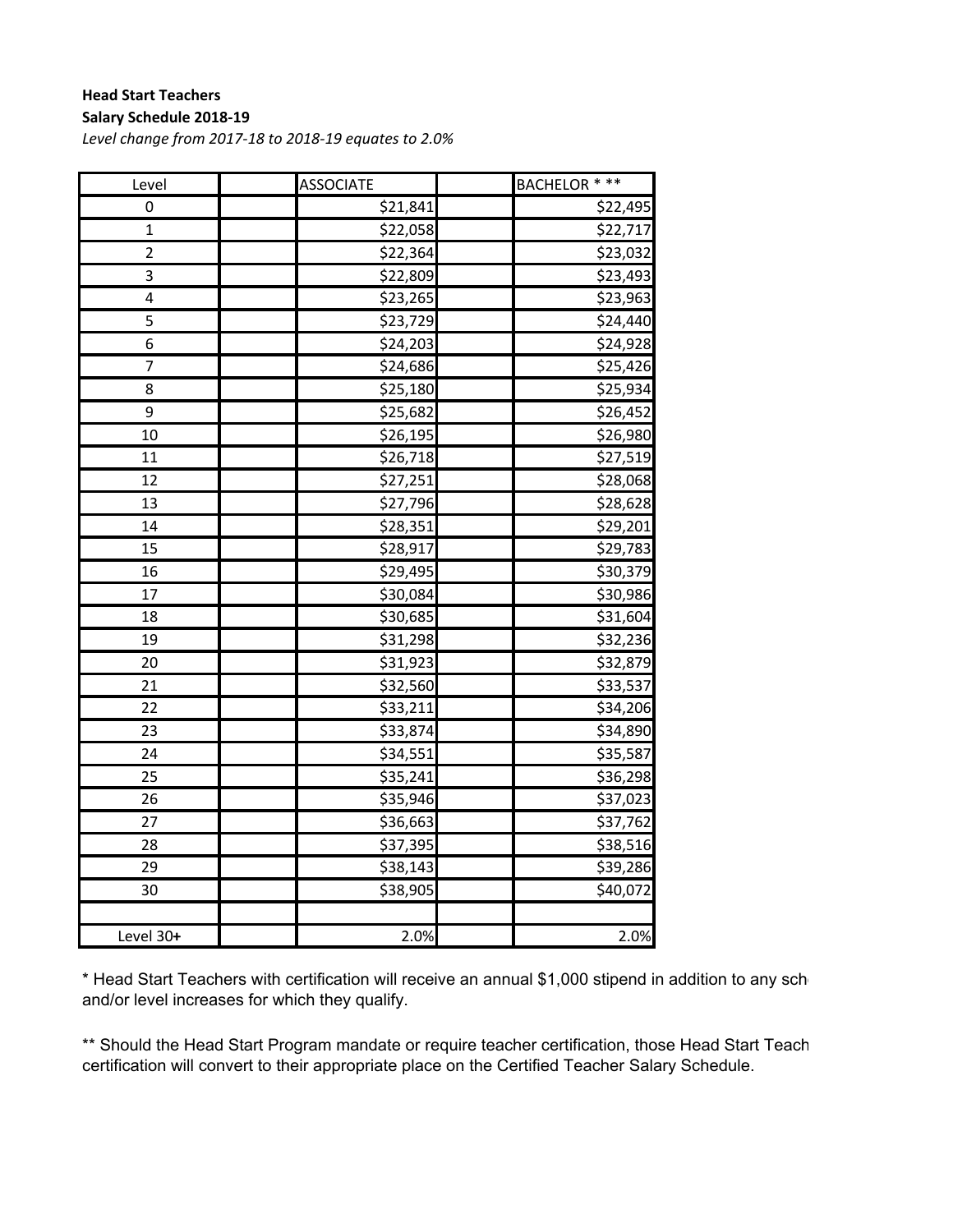## **Computer/Library Paraeductors Salary Schedule 2018‐19**

|                         | <b>Training Category A</b> | <b>Training Category B</b> | <b>Training Category C</b> |
|-------------------------|----------------------------|----------------------------|----------------------------|
| Level                   | No Degree                  | 30 Hours                   | 60 Hours                   |
|                         |                            | <b>ROE Certified</b>       | Assoc. Degree              |
| $\pmb{0}$               | \$9.83                     | \$10.69                    | \$11.20                    |
| $\mathbf{1}$            | \$9.92                     | \$10.79                    | \$11.31                    |
| $\overline{\mathbf{c}}$ | \$10.06                    | \$10.94                    | \$11.46                    |
| 3                       | \$10.40                    | \$11.28                    | \$11.81                    |
| 4                       | \$10.75                    | \$11.63                    | \$12.16                    |
| 5                       | \$11.09                    | \$11.97                    | \$12.51                    |
| 6                       | \$11.43                    | \$12.31                    | \$12.83                    |
| $\overline{\mathbf{z}}$ | \$11.78                    | \$12.66                    | \$13.18                    |
| 8                       | \$12.12                    | \$13.01                    | \$13.53                    |
| 9                       | \$12.46                    | \$13.34                    | \$13.87                    |
| 10                      | \$12.80                    | \$13.68                    | \$14.22                    |
| 11                      | \$13.15                    | \$14.03                    | \$14.56                    |
| 12                      | \$13.49                    | \$14.37                    | \$14.90                    |
| 13                      | \$13.84                    | \$14.72                    | \$15.24                    |
| 14                      | \$14.18                    | \$15.07                    | \$15.59                    |
| 15                      | \$14.51                    | \$15.40                    | \$15.93                    |
| 16                      | \$14.86                    | \$15.74                    | \$16.27                    |
| 17                      | \$15.21                    | \$16.09                    | \$16.62                    |
| 18                      | \$15.56                    | \$16.43                    | \$16.96                    |
| 19                      | \$15.90                    | \$16.78                    | \$17.31                    |
| 20                      | \$16.24                    | \$17.12                    | \$17.65                    |
| 21                      | \$16.58                    | \$17.46                    | \$17.98                    |
| 22                      | \$16.92                    | \$17.81                    | \$18.33                    |
| 23                      | \$17.27                    | \$18.15                    | \$18.68                    |
| 24                      | \$17.61                    | \$18.48                    | \$19.02                    |
| 25                      | \$17.95                    | \$18.83                    | \$19.36                    |
| 26                      | \$18.30                    | \$19.18                    | <b>\$19.71</b>             |
| 27                      | \$18.65                    | \$19.52                    | \$20.04                    |
| 28                      | \$18.98                    | \$19.87                    | \$20.39                    |
| 29                      | \$19.32                    | \$20.21                    | \$20.74                    |
| 30                      | \$19.67                    | \$20.54                    | \$21.07                    |
|                         |                            |                            |                            |
| Level 30+               | 2.0%                       | 2.0%                       | 2.0%                       |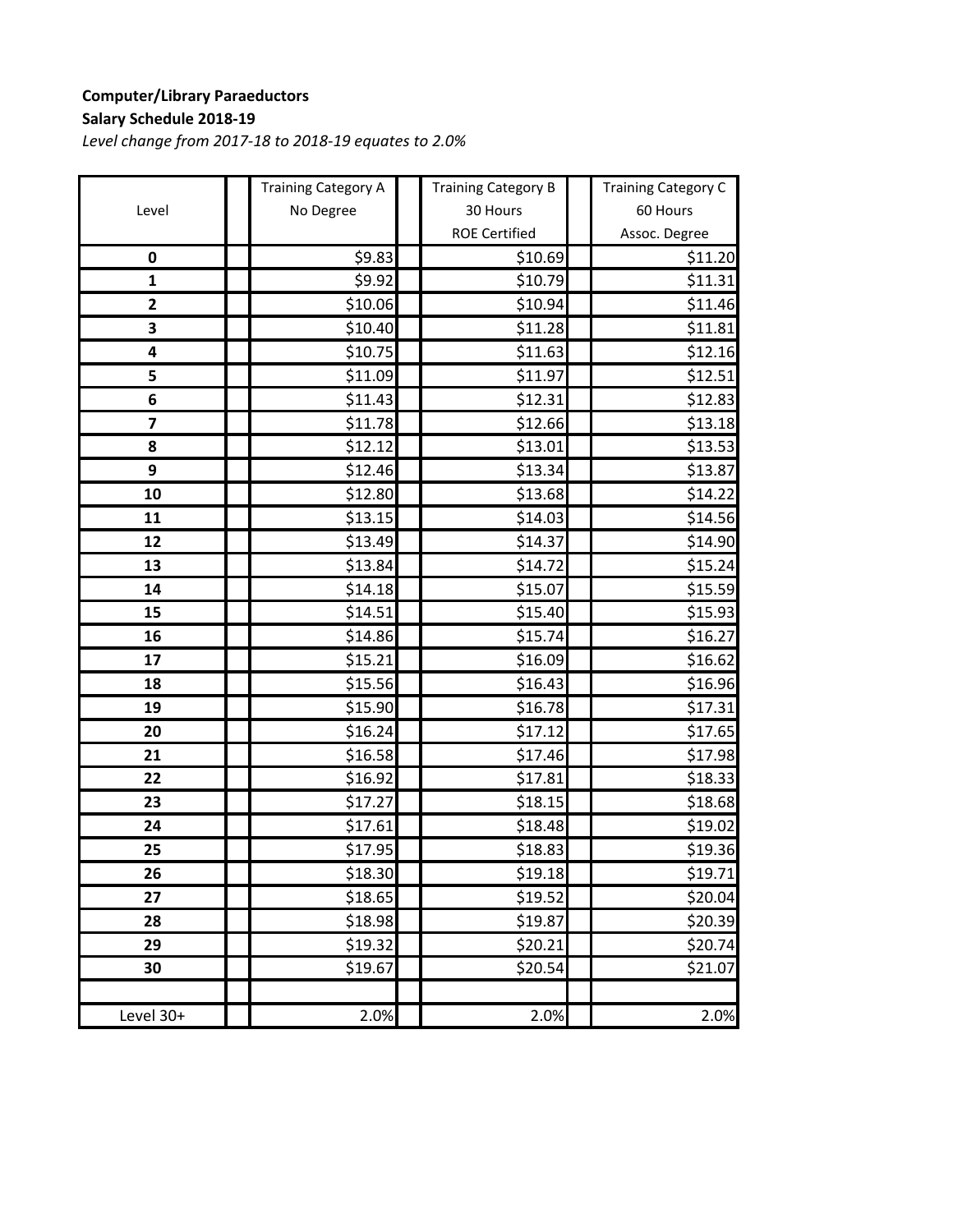## **Special Education Paraeducators Salary Schedule 2018‐19**

|                         | <b>Training Category A</b> | <b>Training Category B</b> | <b>Training Category C</b> |
|-------------------------|----------------------------|----------------------------|----------------------------|
| Level                   | No Degree                  | 30 Hours                   | 60 Hours                   |
|                         |                            | <b>ROE Certified</b>       | Assoc. Degree              |
| $\pmb{0}$               | \$9.53                     | \$10.39                    | \$11.28                    |
| $\mathbf{1}$            | \$9.63                     | \$10.50                    | \$11.39                    |
| $\overline{\mathbf{c}}$ | \$9.76                     | \$10.64                    | \$11.56                    |
| 3                       | \$10.07                    | \$10.94                    | \$11.84                    |
| 4                       | \$10.35                    | \$11.23                    | \$12.13                    |
| 5                       | \$10.62                    | \$11.51                    | \$12.41                    |
| 6                       | \$10.90                    | \$11.78                    | \$12.68                    |
| $\overline{\mathbf{z}}$ | \$11.19                    | \$12.07                    | \$12.96                    |
| 8                       | \$11.45                    | \$12.34                    | \$13.24                    |
| 9                       | \$11.74                    | \$12.62                    | \$13.52                    |
| 10                      | \$12.03                    | \$12.90                    | \$13.80                    |
| 11                      | \$12.29                    | \$13.18                    | \$14.08                    |
| 12                      | \$12.60                    | \$13.47                    | \$14.38                    |
| 13                      | \$12.90                    | \$13.78                    | \$14.68                    |
| 14                      | \$13.22                    | \$14.10                    | \$14.99                    |
| 15                      | \$13.55                    | \$14.42                    | \$15.32                    |
| 16                      | \$13.86                    | \$14.75                    | \$15.65                    |
| 17                      | \$14.19                    | \$15.07                    | \$15.97                    |
| 18                      | \$14.50                    | \$15.38                    | \$16.28                    |
| 19                      | \$14.83                    | \$15.71                    | \$16.61                    |
| 20                      | \$15.16                    | \$16.03                    | \$16.93                    |
| 21                      | \$15.47                    | \$16.36                    | \$17.26                    |
| 22                      | \$15.79                    | \$16.68                    | \$17.57                    |
| 23                      | \$16.12                    | \$16.99                    | \$17.90                    |
| 24                      | \$16.44                    | \$17.32                    | \$18.22                    |
| 25                      | \$16.77                    | \$17.65                    | \$18.54                    |
| 26                      | \$17.09                    | \$17.96                    | \$18.86                    |
| 27                      | \$17.40                    | \$18.29                    | \$19.19                    |
| 28                      | \$17.73                    | \$18.60                    | \$19.51                    |
| 29                      | \$18.04                    | \$18.92                    | \$19.83                    |
| 30                      | \$18.37                    | \$19.25                    | \$20.15                    |
|                         |                            |                            |                            |
| Level 30+               | 2.0%                       | 2.0%                       | 2.0%                       |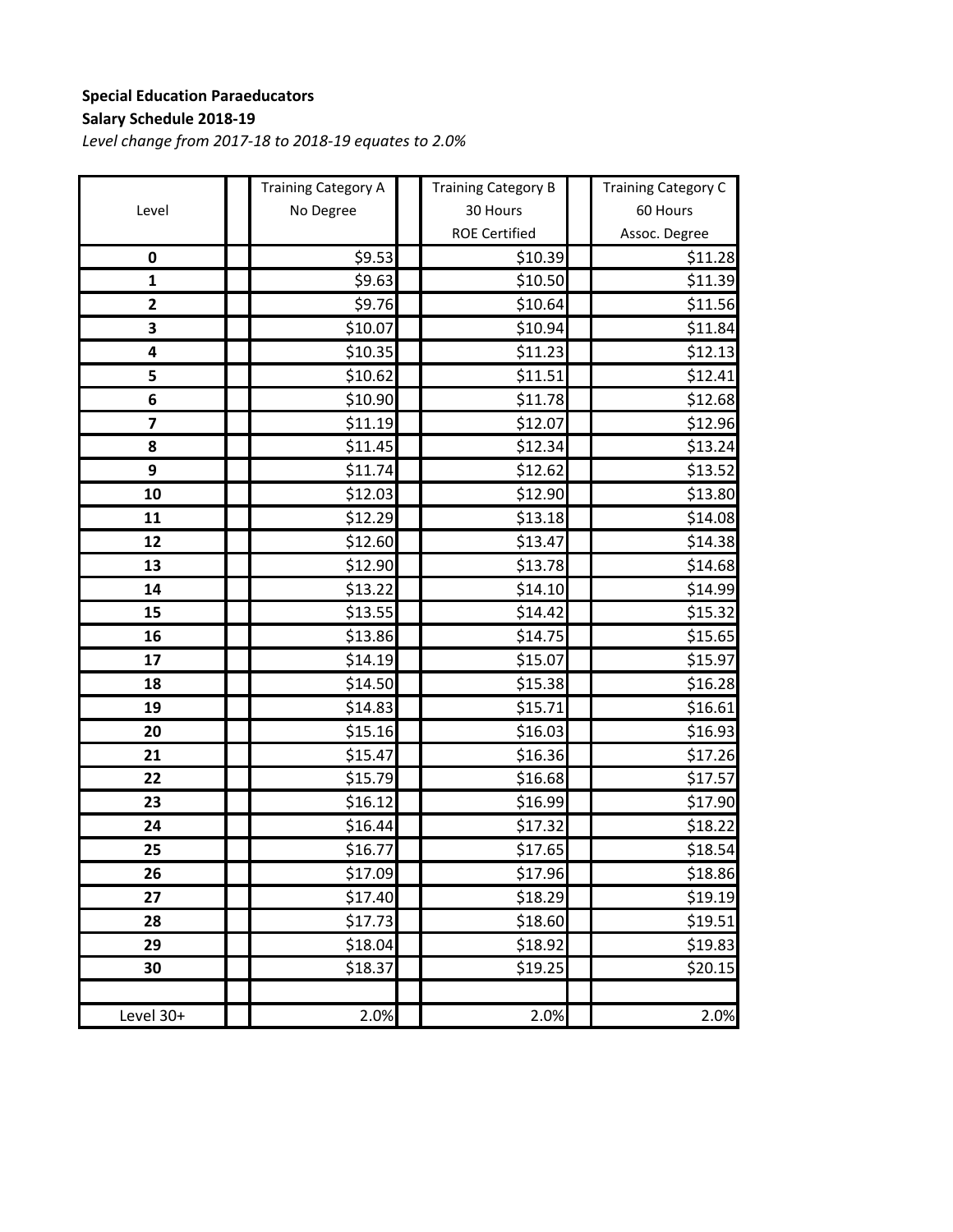## **Deaf Interpreters Salary Schedule 2018‐19**

|                         | <b>Training Category A</b> | <b>Training Category B</b> | <b>Training Category C</b> |
|-------------------------|----------------------------|----------------------------|----------------------------|
| Level                   | No Degree                  | 30 Hours                   | 60 Hours                   |
|                         |                            | <b>ROE Certified</b>       | Assoc. Degree              |
| $\pmb{0}$               | \$10.98                    | \$11.84                    | \$12.69                    |
| $\mathbf{1}$            | \$11.09                    | \$11.95                    | \$12.81                    |
| $\overline{\mathbf{c}}$ | \$11.24                    | \$12.12                    | \$12.99                    |
| 3                       | \$11.56                    | \$12.43                    | \$13.32                    |
| 4                       | \$11.86                    | \$12.75                    | \$13.63                    |
| 5                       | \$12.19                    | \$13.07                    | \$13.94                    |
| 6                       | \$12.51                    | \$13.38                    | \$14.27                    |
| $\overline{\mathbf{z}}$ | \$12.82                    | \$13.70                    | \$14.59                    |
| 8                       | \$13.14                    | \$14.01                    | \$14.90                    |
| 9                       | \$13.45                    | \$14.34                    | \$15.22                    |
| 10                      | \$13.78                    | \$14.66                    | \$15.53                    |
| 11                      | \$14.09                    | \$14.96                    | \$15.85                    |
| 12                      | \$14.40                    | \$15.29                    | \$16.17                    |
| 13                      | \$14.73                    | \$15.61                    | \$16.48                    |
| 14                      | \$15.05                    | \$15.93                    | \$16.81                    |
| 15                      | \$15.36                    | \$16.24                    | \$17.12                    |
| 16                      | \$15.68                    | \$16.55                    | \$17.44                    |
| 17                      | \$15.99                    | \$16.88                    | \$17.76                    |
| 18                      | \$16.31                    | \$17.20                    | \$18.07                    |
| 19                      | \$16.63                    | \$17.51                    | \$18.39                    |
| 20                      | \$16.95                    | \$17.83                    | \$18.71                    |
| 21                      | \$17.27                    | \$18.15                    | \$19.03                    |
| 22                      | \$17.57                    | \$18.46                    | \$19.34                    |
| 23                      | \$17.90                    | \$18.78                    | \$19.66                    |
| 24                      | \$18.22                    | \$19.09                    | \$19.98                    |
| 25                      | \$18.54                    | \$19.42                    | \$20.30                    |
| 26                      | \$18.85                    | <b>\$19.73</b>             | <b>\$20.61</b>             |
| 27                      | \$19.17                    | \$20.05                    | \$20.93                    |
| 28                      | \$19.49                    | \$20.37                    | \$21.25                    |
| 29                      | \$19.81                    | \$20.69                    | \$21.57                    |
| 30                      | \$20.11                    | \$21.00                    | \$21.88                    |
|                         |                            |                            |                            |
| Level 30+               | 2.0%                       | 2.0%                       | 2.0%                       |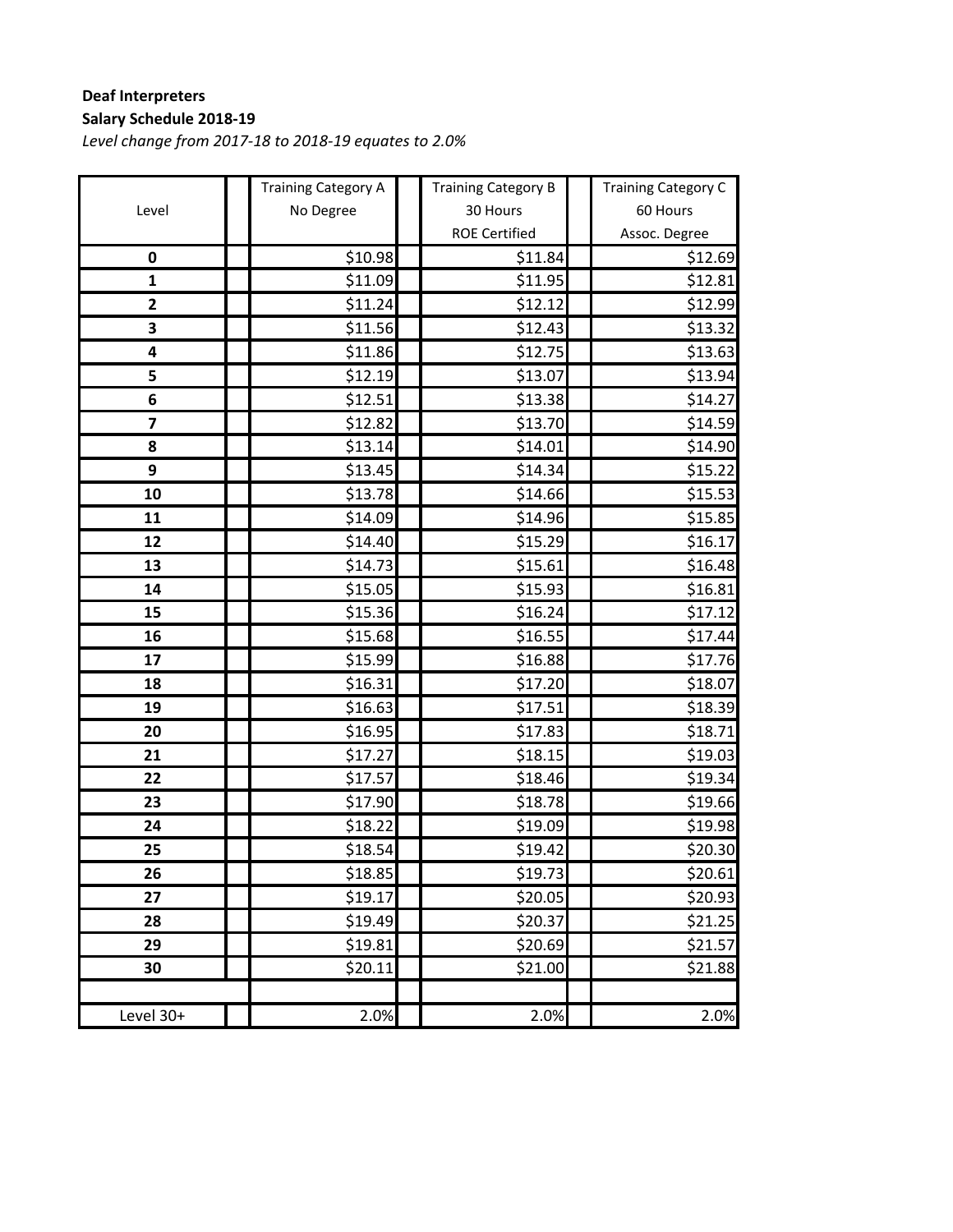## **School Support Personnel**

#### **Salary Schedule 2018‐19**

| Level          | <b>LEVEL A</b>      | Level B | LEVEL C             |
|----------------|---------------------|---------|---------------------|
| 0              | \$22.80             | \$14.84 | \$11.48             |
| $\mathbf{1}$   | \$23.02             | \$14.98 | \$11.60             |
| $\overline{2}$ | \$23.35             | \$15.19 | \$11.76             |
| 3              | \$23.82             | \$15.49 | \$12.00             |
| 4              | \$24.30             | \$15.80 | \$12.23             |
| 5              | \$24.78             | \$16.12 | \$12.48             |
| 6              | $$25.\overline{27}$ | \$16.44 | \$12.72             |
| $\overline{7}$ | \$25.78             | \$16.77 | \$12.98             |
| 8              | \$26.29             | \$17.10 | $$13.\overline{23}$ |
| 9              | \$26.82             | \$17.44 | \$13.50             |
| 10             | \$27.36             | \$17.79 | \$13.78             |
| 11             | \$27.90             | \$18.15 | \$14.05             |
| 12             | \$28.45             | \$18.51 | \$14.33             |
| 13             | \$29.03             | \$18.87 | \$14.62             |
| 14             | \$29.60             | \$19.25 | \$14.90             |
| 15             | \$30.19             | \$19.64 | \$15.21             |
| 16             | \$30.80             | \$20.03 | \$15.51             |
| 17             | \$31.42             | \$20.43 | \$15.81             |
| 18             | \$32.05             | \$20.84 | \$16.13             |
| 19             | \$32.68             | \$21.26 | $\overline{$}16.45$ |
| 20             | \$33.33             | \$21.68 | \$16.79             |
|                |                     |         |                     |
| Level 20+      | 2.0%                | 2.0%    | 2.0%                |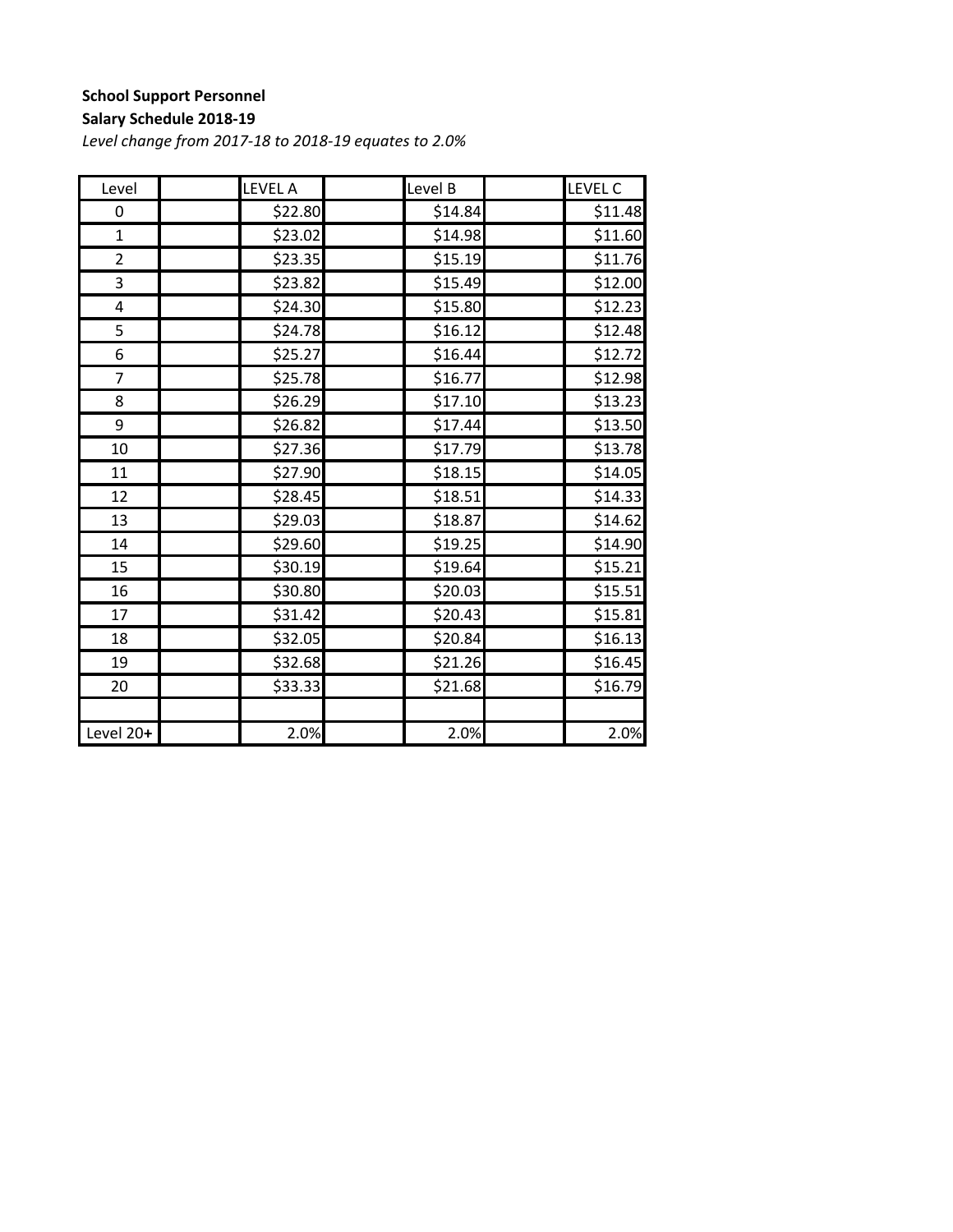# **Bus Drivers**

**Salary Schedule 2018‐19**

| Level                   |         |
|-------------------------|---------|
| 0                       | \$12.65 |
| $\overline{1}$          | \$12.77 |
| $\overline{\mathbf{c}}$ | \$12.95 |
| 3                       | \$13.21 |
| 4                       | \$13.47 |
| 5                       | \$13.74 |
| 6                       | \$13.99 |
| 7                       | \$14.26 |
| 8                       | \$14.51 |
| 9                       | \$14.78 |
| 10                      | \$15.05 |
| 11                      | \$15.30 |
| 12                      | \$15.57 |
| 13                      | \$15.82 |
| 14                      | \$16.09 |
| 15                      | \$16.35 |
| 16                      | \$16.61 |
| 17                      | \$16.87 |
| 18                      | \$17.13 |
| 19                      | \$17.39 |
| 20                      | \$17.66 |
|                         |         |
| Level 20+               | 2.0%    |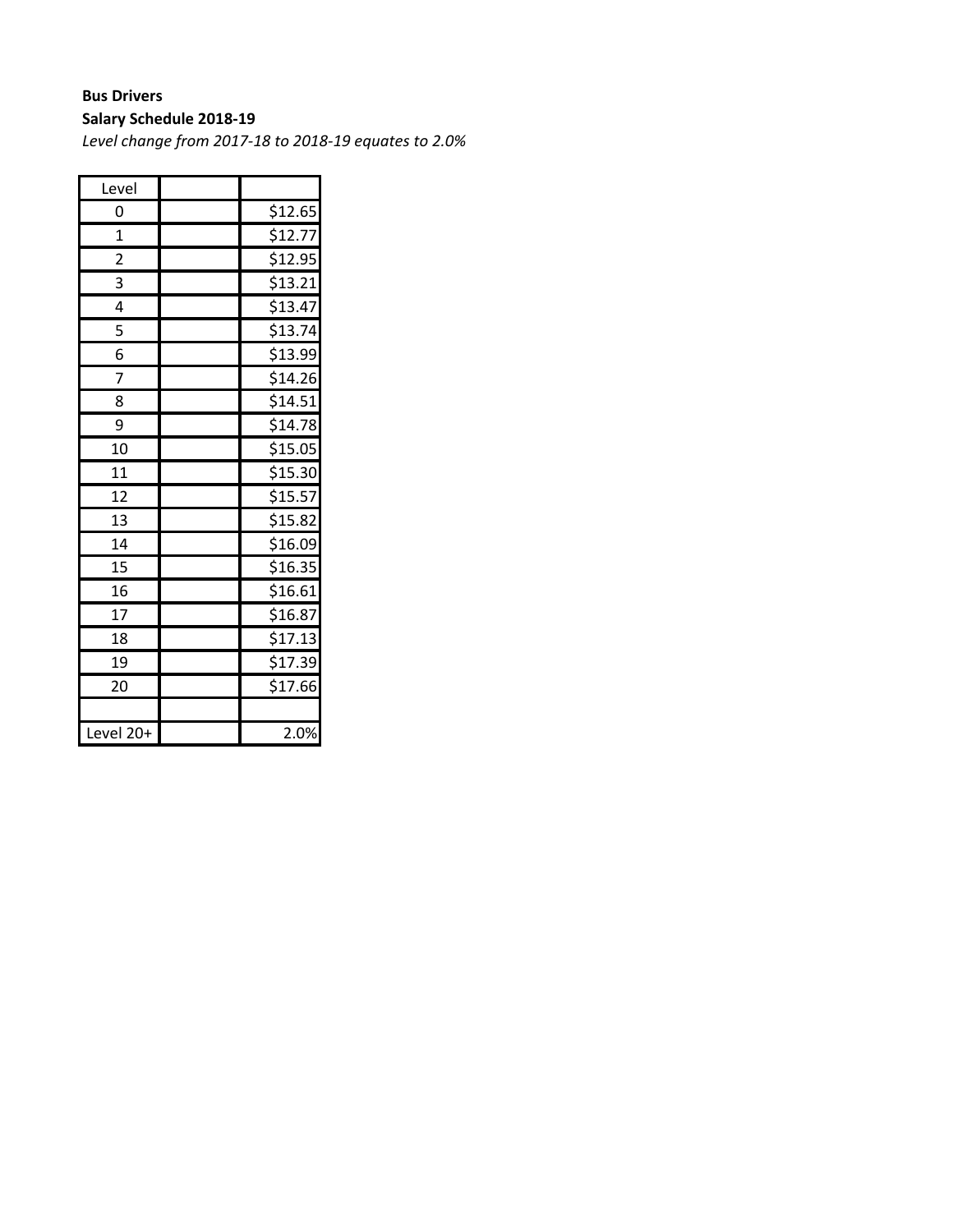## **Food Service Workers**

### **Salary Schedule 2018‐19**

| Cooks, Kitchen Helpers, Clerks,<br>& Lunchroom Monitors |         |                         | <b>Cafeteria Coordinators</b> |
|---------------------------------------------------------|---------|-------------------------|-------------------------------|
| Level                                                   |         | Level                   |                               |
| 0                                                       | \$9.12  | 0                       | \$10.91                       |
| $\mathbf{1}$                                            | \$9.21  | $\mathbf{1}$            | \$11.02                       |
| $\overline{2}$                                          | \$9.33  | $\overline{2}$          | \$11.17                       |
| 3                                                       | \$9.60  | 3                       | \$11.42                       |
| 4                                                       | \$9.86  | $\overline{\mathbf{4}}$ | \$11.69                       |
| 5                                                       | \$10.12 | 5                       | \$11.94                       |
| 6                                                       | \$10.38 | 6                       | \$12.21                       |
| $\overline{7}$                                          | \$10.64 | 7                       | \$12.47                       |
| 8                                                       | \$10.90 | 8                       | \$12.73                       |
| 9                                                       | \$11.17 | 9                       | \$12.99                       |
| 10                                                      | \$11.42 | 10                      | \$13.25                       |
| 11                                                      | \$11.69 | 11                      | \$13.52                       |
| 12                                                      | \$11.94 | 12                      | \$13.78                       |
| 13                                                      | \$12.21 | 13                      | \$14.04                       |
| 14                                                      | \$12.47 | 14                      | \$14.30                       |
| 15                                                      | \$12.73 | 15                      | \$14.56                       |
| 16                                                      | \$12.99 | 16                      | \$14.82                       |
| 17                                                      | \$13.25 | 17                      | \$15.09                       |
| 18                                                      | \$13.52 | 18                      | \$15.34                       |
| 19                                                      | \$13.78 | 19                      | \$15.61                       |
| 20                                                      | \$14.04 | 20                      | \$15.86                       |
|                                                         |         |                         |                               |
| Level 20+                                               | 2.0%    | Level 20+               | 2.0%                          |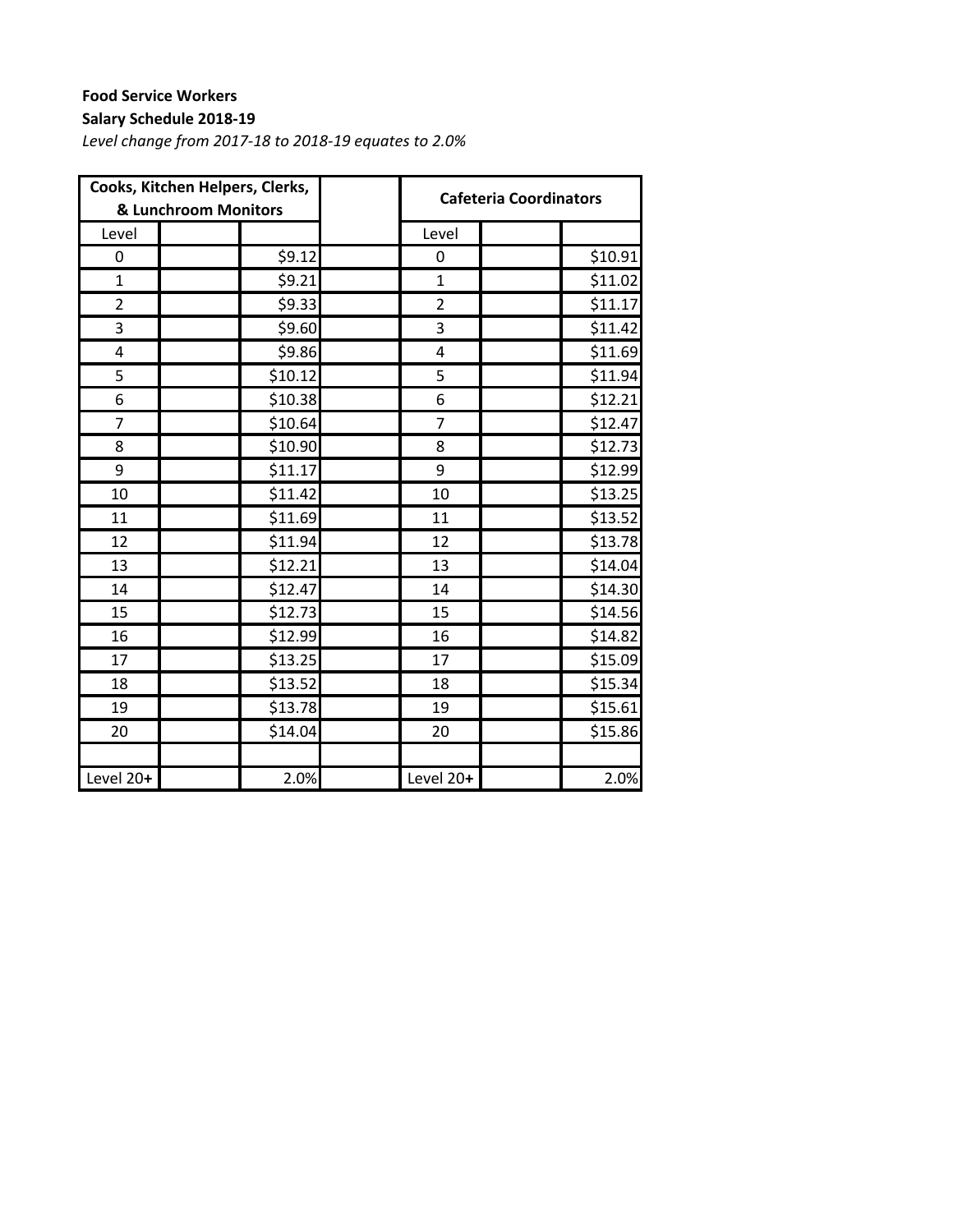## **Custodians**

### **Salary Schedule 2018‐19**

*Level change from 2017‐18 to 2018‐19 equates to 2.0%*

| Level                   |                     |
|-------------------------|---------------------|
| 0                       | \$13.28             |
| $\overline{1}$          | \$13.41             |
| $\overline{\mathbf{c}}$ | \$13.60             |
| 3                       | \$14.12             |
| 4                       | \$14.65             |
| 5                       | $\overline{$}15.17$ |
| 6                       | \$15.69             |
| 7                       | \$16.21             |
| 8                       | \$16.73             |
| 9                       | \$17.26             |
| 10                      | \$17.78             |
| 11                      | \$18.30             |
| 12                      | \$18.82             |
| 13                      | \$19.34             |
| 14                      | \$19.87             |
| 15                      | \$20.39             |
| 16                      | \$20.91             |
| 17                      | \$21.43             |
| 18                      | \$21.95             |
| 19                      | \$22.48             |
| 20                      | \$23.00             |
|                         |                     |
| Level 20+               | 2.0%                |

Second Shift Pay Differential of \$0.50 Per Hour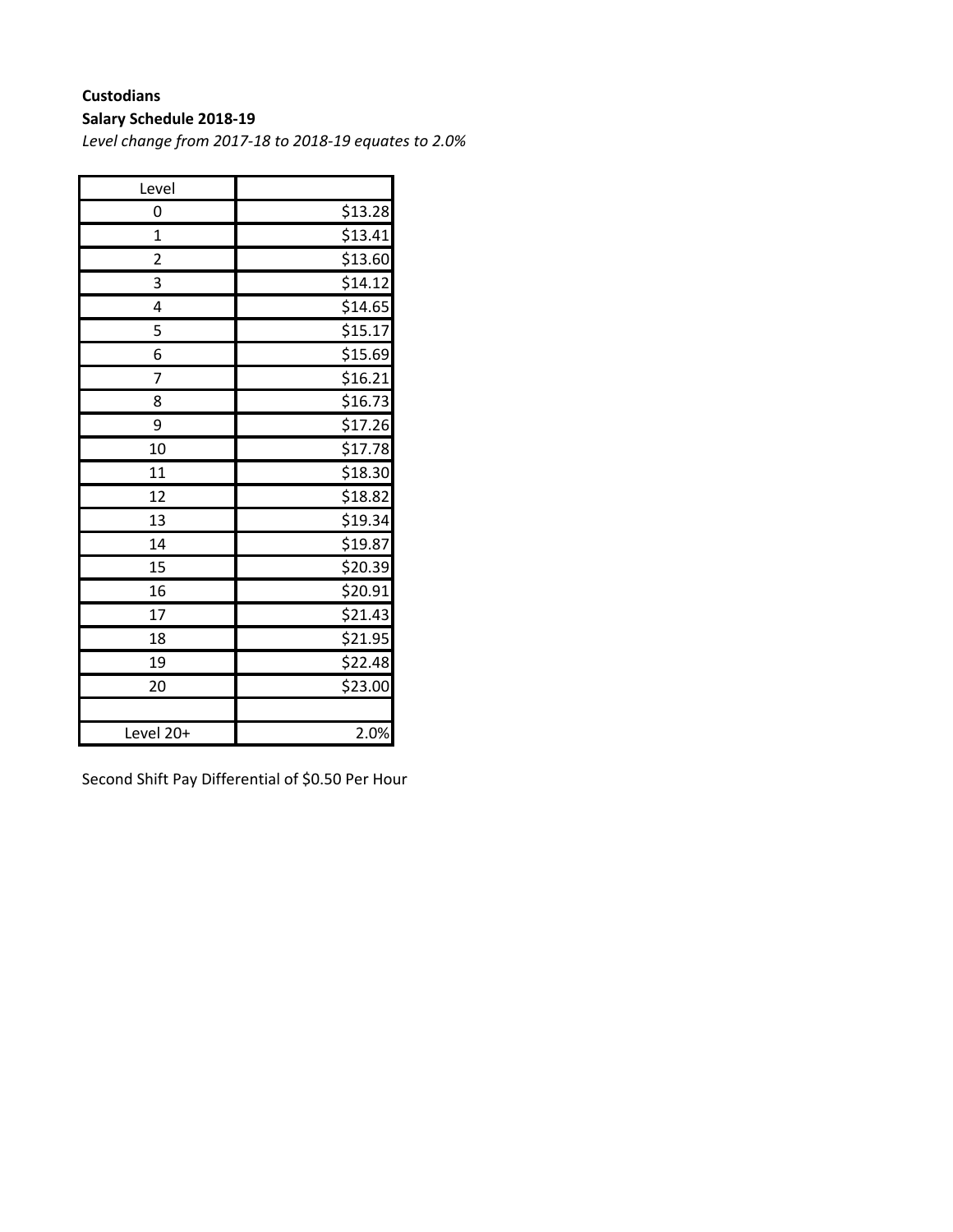### **Administrative Assistant**

#### **Salary Schedule 2018‐19**

| Level           |         |
|-----------------|---------|
| 0               | \$16.20 |
| 1               | \$16.36 |
| 2               | \$16.59 |
| 3               | \$16.90 |
| 4               | \$17.22 |
| 5               | \$17.53 |
| 6               | \$17.85 |
| 7               | \$18.17 |
| 8               | \$18.48 |
| 9               | \$18.80 |
| 10              | \$19.11 |
| 11              | \$19.43 |
| 12              | \$19.75 |
| 13              | \$20.06 |
| 14              | \$20.38 |
| 15              | \$20.71 |
| 16              | \$21.01 |
| $\overline{17}$ | \$21.33 |
| 18              | \$21.65 |
| 19              | \$21.96 |
| 20              | \$22.28 |
| 21              | \$22.59 |
| $\overline{22}$ | \$22.92 |
| 23              | \$23.25 |
| 24              | \$23.58 |
| 25              | \$23.92 |
|                 |         |
| Level 25+       | 2.0%    |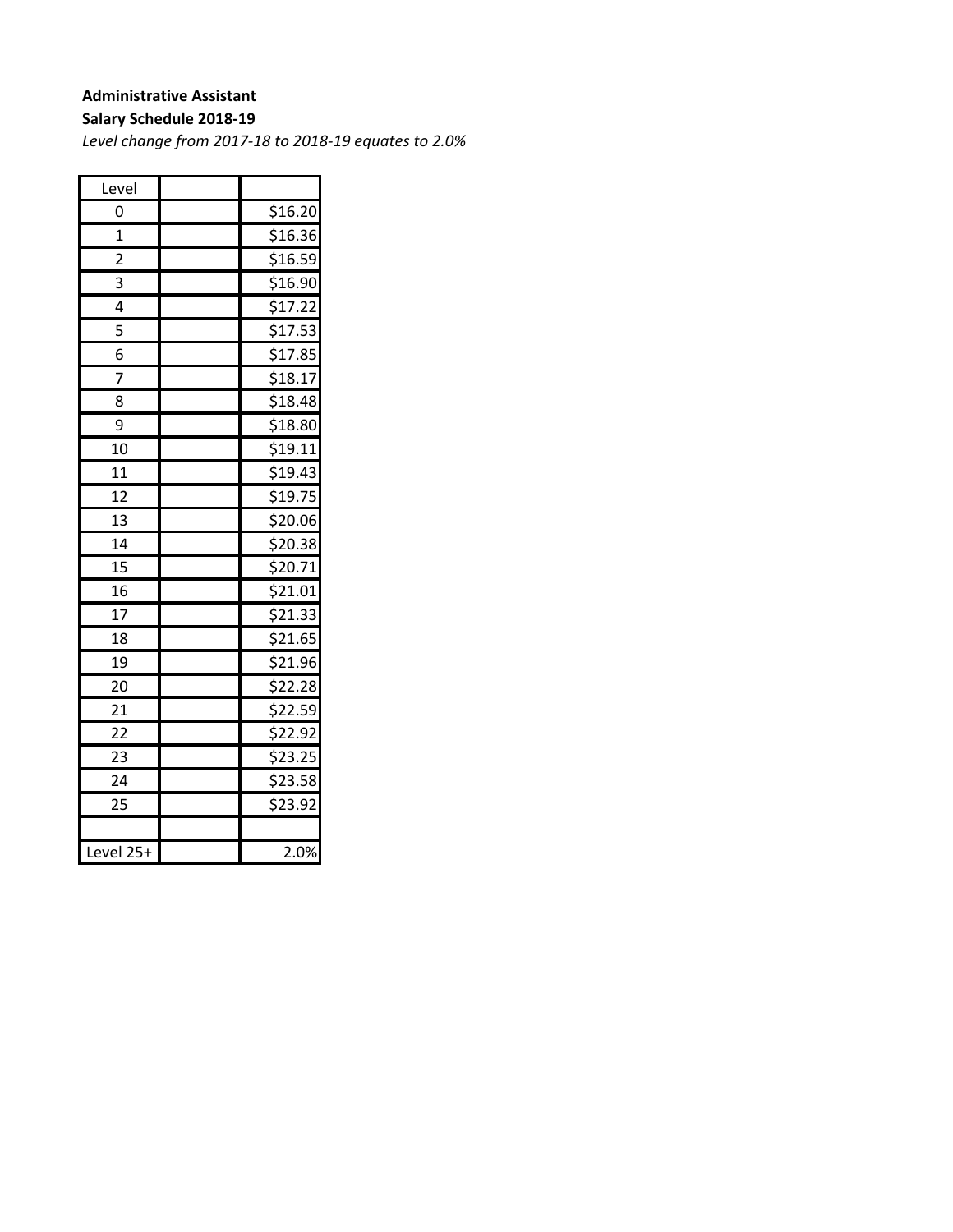### **Clerical ‐ Level 1 Salary Schedule 2018‐19**

| Level           |         |
|-----------------|---------|
| 0               | \$14.86 |
| $\overline{1}$  | \$15.00 |
| $\overline{c}$  | \$15.21 |
| 3               | \$15.53 |
| 4               | \$15.84 |
| 5               | \$16.16 |
| 6               | \$16.48 |
| 7               | \$16.80 |
| 8               | \$17.11 |
| 9               | \$17.43 |
| 10              | \$17.75 |
| 11              | \$18.05 |
| 12              | \$18.37 |
| 13              | \$18.70 |
| 14              | \$19.01 |
| 15              | \$19.32 |
| 16              | \$19.65 |
| $\overline{17}$ | \$19.96 |
| 18              | \$20.28 |
| 19              | \$20.59 |
| 20              | \$20.91 |
| 21              | \$21.23 |
| 22              | \$21.53 |
| 23              | \$21.85 |
| 24              | \$22.16 |
| 25              | \$22.48 |
|                 |         |
| Level 25+       | 2.0%    |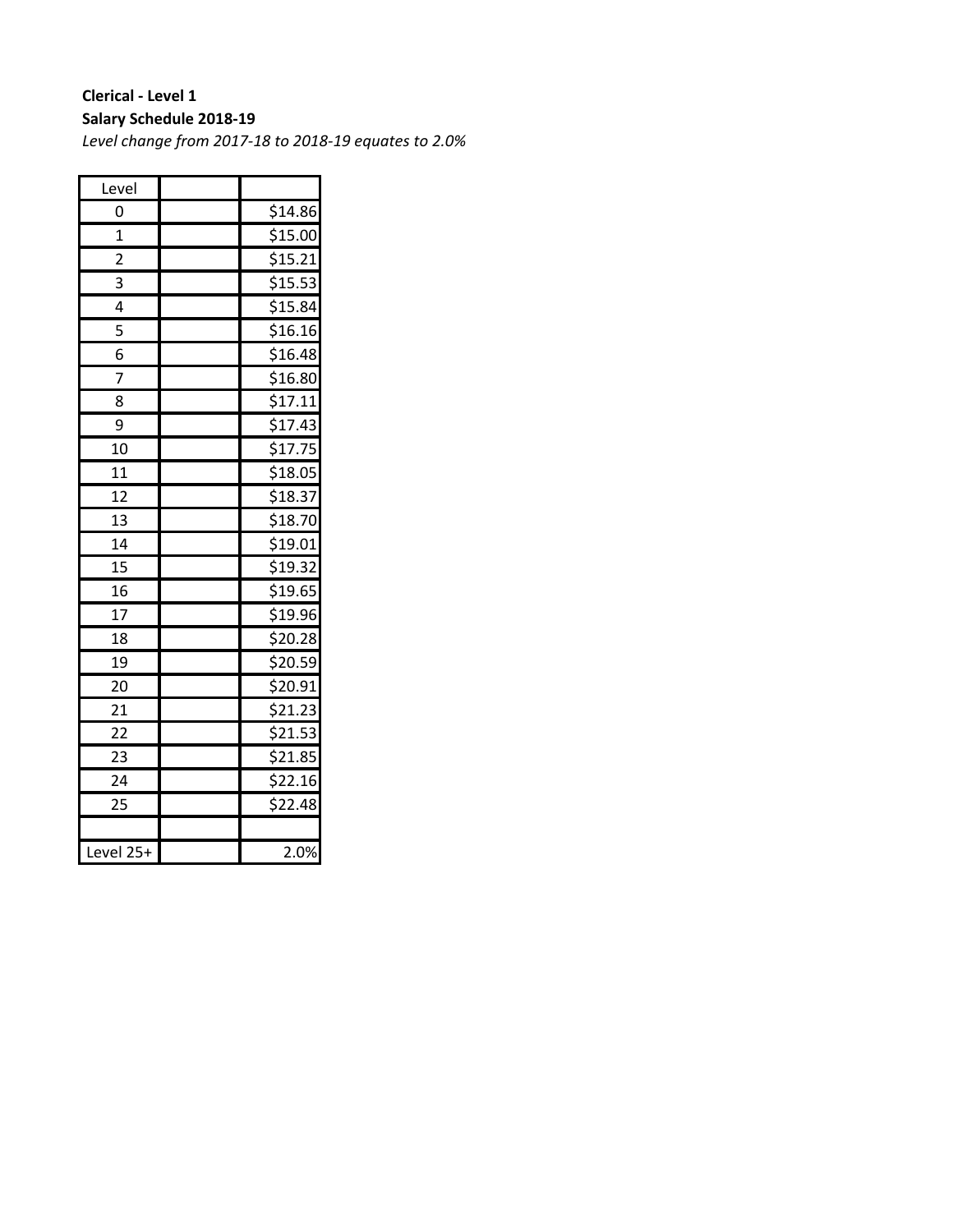### **Clerical ‐ Level 2 Salary Schedule 2018‐19**

| Level           |         |
|-----------------|---------|
| 0               | \$12.91 |
| $\mathbf{1}$    | \$13.04 |
| $\overline{2}$  | \$13.21 |
| 3               | \$13.47 |
| 4               | \$13.74 |
| 5               | \$13.99 |
| 6               | \$14.27 |
| 7               | \$14.52 |
| 8               | \$14.79 |
| 9               | \$15.06 |
| 10              | \$15.32 |
| 11              | \$15.59 |
| 12              | \$15.84 |
| 13              | \$16.11 |
| 14              | \$16.38 |
| 15              | \$16.64 |
| 16              | \$16.90 |
| $\overline{17}$ | \$17.16 |
| 18              | \$17.43 |
| 19              | \$17.70 |
| 20              | \$17.95 |
| 21              | \$18.22 |
| $\overline{22}$ | \$18.48 |
| 23              | \$18.75 |
| 24              | \$19.01 |
| 25              | \$19.27 |
|                 |         |
| Level 25+       | 2.0%    |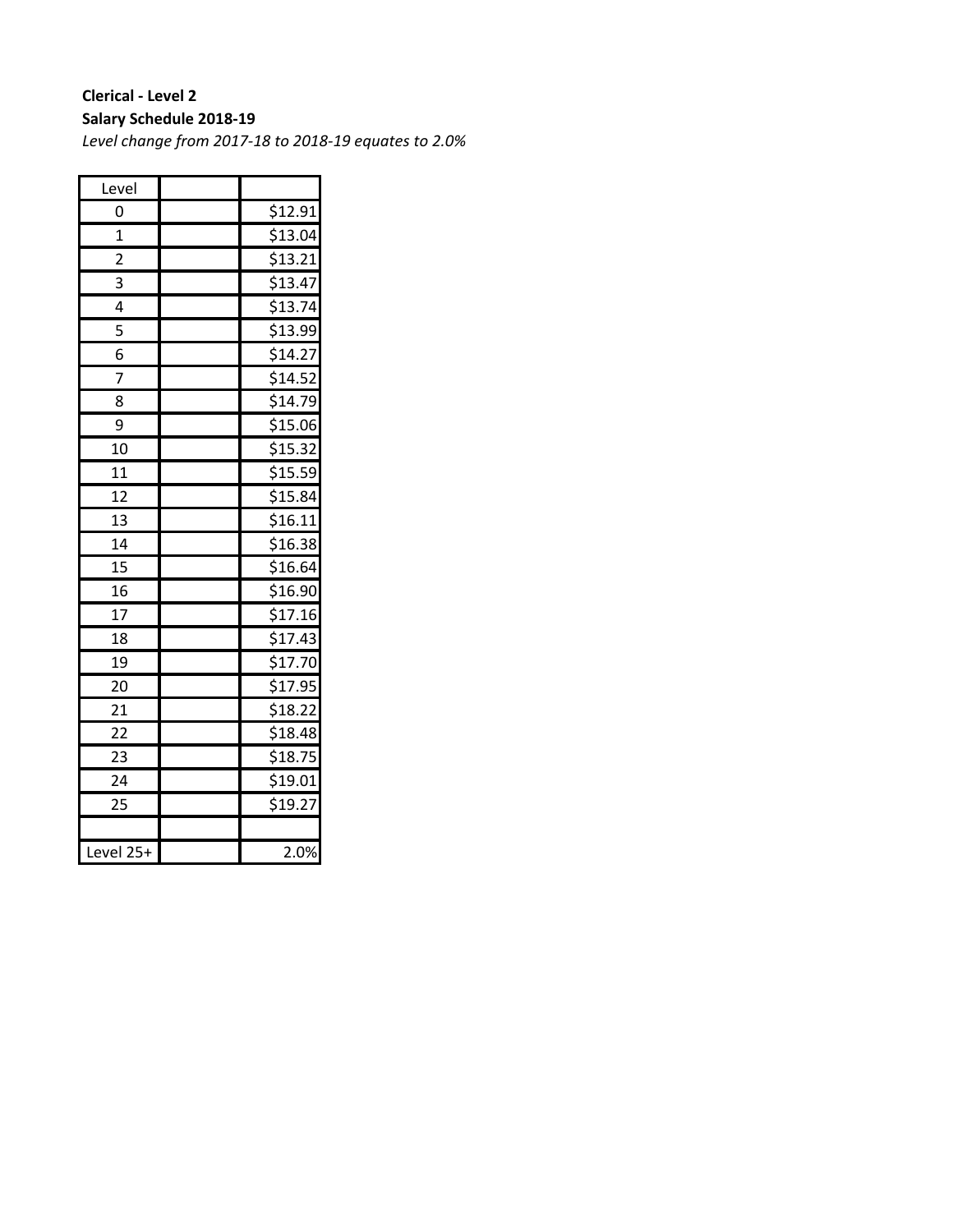# **Security Guards**

**Salary Schedule 2018‐19**

*Level change from 2017‐18 to 2018‐19 equates to 2.0%*

| Level                   |                     |
|-------------------------|---------------------|
| 0                       | \$11.59             |
| $\overline{1}$          | \$11.71             |
| $\overline{\mathbf{c}}$ | \$11.87             |
| 3                       | $\overline{$}12.12$ |
| 4                       | \$12.36             |
| 5                       | \$12.61             |
| 6                       | \$12.86             |
| 7                       | \$13.11             |
| 8                       | \$13.38             |
| 9                       | \$13.64             |
| 10                      | \$13.91             |
| 11                      | \$14.19             |
| 12                      | \$14.47             |
| 13                      | \$14.76             |
| 14                      | \$15.06             |
| 15                      | \$15.36             |
| 16                      | \$15.67             |
| $\overline{17}$         | \$15.98             |
| 18                      | \$16.29             |
| 19                      | \$16.63             |
| 20                      | \$16.96             |
| 21                      | \$17.30             |
| 22                      | \$17.66             |
| 23                      | \$18.00             |
| 24                      | \$18.36             |
| 25                      | \$18.73             |
|                         |                     |
| Level 25+               | 2.0%                |

Second Shift Pay Differential of \$0.50 Per Hour Stipend for Armed Security \$600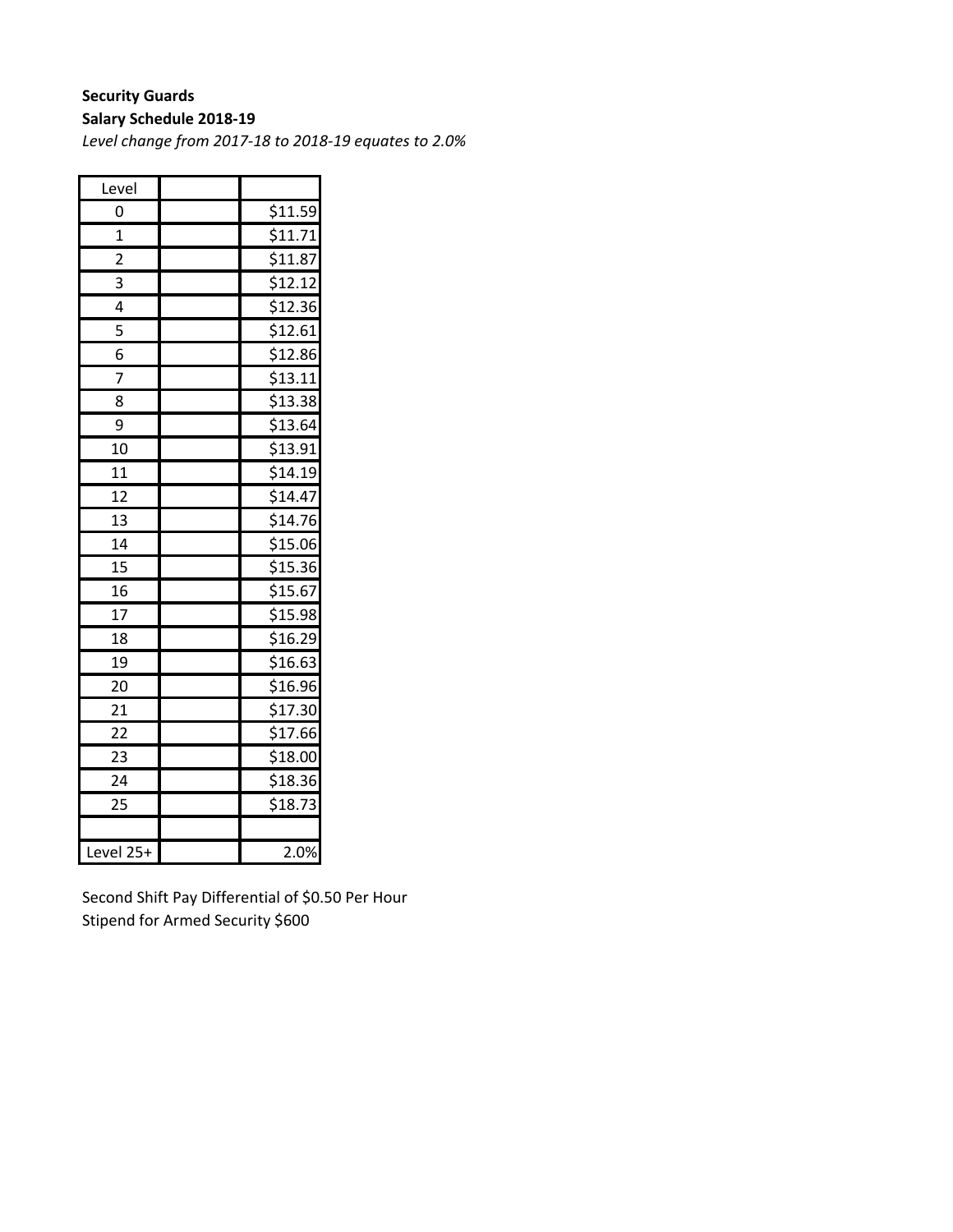#### **Certified Staff Salary Schedule 2019‐20**

*Level change from 2018‐19 to 2019‐20 equates to 1.7%*

| Level        | В        | $B+10$   | $B+20$   | М        | $M+10$   | M+20     | $M+30$   | P/S      | $S+10$   | $S+20$   | D        |
|--------------|----------|----------|----------|----------|----------|----------|----------|----------|----------|----------|----------|
| 0            | \$35,183 | \$35,887 | \$36,589 | \$37,644 | \$38,698 | \$39,753 | \$40,807 | \$41,860 | \$42,917 | \$43,970 | \$45,024 |
| $\mathbf{1}$ | \$35,427 | \$36,136 | \$36,843 | \$37,905 | \$38,966 | \$40,028 | \$41,090 | \$42,151 | \$43,214 | \$44,275 | \$45,336 |
| $\mathbf{2}$ | \$35,778 | \$36,494 | \$37,207 | \$38,280 | \$39,353 | \$40,424 | \$41,497 | \$42,569 | \$43,642 | \$44,713 | \$45,785 |
| 3            | \$36,274 | \$36,999 | \$37,723 | \$38,811 | \$39,897 | \$40,984 | \$42,072 | \$43,158 | \$44,247 | \$45,333 | \$46,420 |
| 4            | \$36,999 | \$37,723 | \$38,449 | \$39,535 | \$40,623 | \$41,709 | \$42,796 | \$43,885 | \$44,970 | \$46,058 | \$47,144 |
| 5            | \$37,723 | \$38,449 | \$39,172 | \$40,260 | \$41,346 | \$42,434 | \$43,520 | \$44,608 | \$45,695 | \$46,782 | \$47,870 |
| 6            | \$38,449 | \$39,172 | \$39,897 | \$40,984 | \$42,072 | \$43,158 | \$44,247 | \$45,333 | \$46,420 | \$47,507 | \$48,594 |
| 7            | \$39,172 | \$39,897 | \$40,623 | \$41,709 | \$42,796 | \$43,885 | \$44,970 | \$46,058 | \$47,144 | \$48,231 | \$49,318 |
| 8            | \$39,897 | \$40,623 | \$41,346 | \$42,434 | \$43,520 | \$44,608 | \$45,695 | \$46,782 | \$47,870 | \$48,956 | \$50,044 |
| 9            | \$40,623 | \$41,346 | \$42,072 | \$43,158 | \$44,247 | \$45,333 | \$46,420 | \$47,507 | \$48,594 | \$49,680 | \$50,768 |
| 10           | \$41,346 | \$42,072 | \$42,796 | \$43,885 | \$44,970 | \$46,058 | \$47,144 | \$48,231 | \$49,318 | \$50,406 | \$51,493 |
| 11           | \$42,072 | \$42,796 | \$43,520 | \$44,608 | \$45,695 | \$46,782 | \$47,870 | \$48,956 | \$50,044 | \$51,131 | \$52,218 |
| 12           | \$42,796 | \$43,520 | \$44,247 | \$45,333 | \$46,420 | \$47,507 | \$48,594 | \$49,680 | \$50,768 | \$51,855 | \$52,942 |
| 13           | \$43,520 | \$44,247 | \$44,970 | \$46,058 | \$47,144 | \$48,231 | \$49,318 | \$50,406 | \$51,493 | \$52,580 | \$53,667 |
| 14           | \$44,247 | \$44,970 | \$45,695 | \$46,782 | \$47,870 | \$48,956 | \$50,044 | \$51,131 | \$52,218 | \$53,305 | \$54,391 |
| 15           | \$44,970 | \$45,695 | \$46,420 | \$47,507 | \$48,594 | \$49,680 | \$50,768 | \$51,855 | \$52,942 | \$54,029 | \$55,116 |
| 16           | \$45,695 | \$46,420 | \$47,144 | \$48,231 | \$49,318 | \$50,406 | \$51,493 | \$52,580 | \$53,667 | \$54,754 | \$55,841 |
| 17           | \$46,420 | \$47,144 | \$47,870 | \$48,956 | \$50,044 | \$51,131 | \$52,218 | \$53,305 | \$54,391 | \$55,477 | \$56,566 |
| 18           | \$47,144 | \$47,870 | \$48,594 | \$49,680 | \$50,768 | \$51,855 | \$52,942 | \$54,029 | \$55,116 | \$56,203 | \$57,290 |
| 19           | \$47,870 | \$48,594 | \$49,318 | \$50,406 | \$51,493 | \$52,580 | \$53,667 | \$54,754 | \$55,841 | \$56,929 | \$58,016 |
| 20           | \$48,594 | \$49,318 | \$50,044 | \$51,131 | \$52,218 | \$53,305 | \$54,391 | \$55,477 | \$56,566 | \$57,653 | \$58,740 |
| 21           | \$49,318 | \$50,044 | \$50,768 | \$51,855 | \$52,942 | \$54,029 | \$55,116 | \$56,203 | \$57,290 | \$58,378 | \$59,464 |
| 22           | \$50,044 | \$50,768 | \$51,493 | \$52,580 | \$53,667 | \$54,754 | \$55,841 | \$56,929 | \$58,016 | \$59,101 | \$60,188 |
| 23           | \$50,768 | \$51,493 | \$52,218 | \$53,305 | \$54,391 | \$55,477 | \$56,566 | \$57,653 | \$58,740 | \$59,826 | \$60,912 |
| 24           | \$51,493 | \$52,218 | \$52,942 | \$54,029 | \$55,116 | \$56,203 | \$57,290 | \$58,378 | \$59,464 | \$60,551 | \$61,638 |
| 25           | \$52,218 | \$52,942 | \$53,667 | \$54,754 | \$55,841 | \$56,929 | \$58,016 | \$59,101 | \$60,188 | \$61,274 | \$62,362 |
| 26           | \$52,942 | \$53,667 | \$54,391 | \$55,477 | \$56,566 | \$57,653 | \$58,740 | \$59,826 | \$60,912 | \$62,000 | \$63,087 |
| 27           | \$53,667 | \$54,391 | \$55,116 | \$56,203 | \$57,290 | \$58,378 | \$59,464 | \$60,551 | \$61,638 | \$62,724 | \$63,813 |
| 28           | \$54,391 | \$55,116 | \$55,841 | \$56,929 | \$58,016 | \$59,101 | \$60,188 | \$61,274 | \$62,362 | \$63,450 | \$64,536 |
| 29           | \$55,116 | \$55,841 | \$56,566 | \$57,653 | \$58,740 | \$59,826 | \$60,912 | \$62,000 | \$63,087 | \$64,175 | \$65,262 |
| 30           | \$55,841 | \$56,566 | \$57,290 | \$58,378 | \$59,464 | \$60,551 | \$61,638 | \$62,724 | \$63,813 | \$64,898 | \$65,986 |
| 31           | \$58,957 | \$59,712 | \$60,469 | \$61,600 | \$62,733 | \$63,865 | \$64,999 | \$66,132 | \$67,264 | \$68,399 | \$69,531 |
|              |          |          |          |          |          |          |          |          |          |          |          |
| Level 31+    | 1.7%     | 1.7%     | 1.7%     | 1.7%     | 1.7%     | 1.7%     | 1.7%     | 1.7%     | 1.7%     | 1.7%     | 1.7%     |

Level 31 reflects a 6% longevity increase.

Total Increase in Salary for any single year is not to exceed 6%.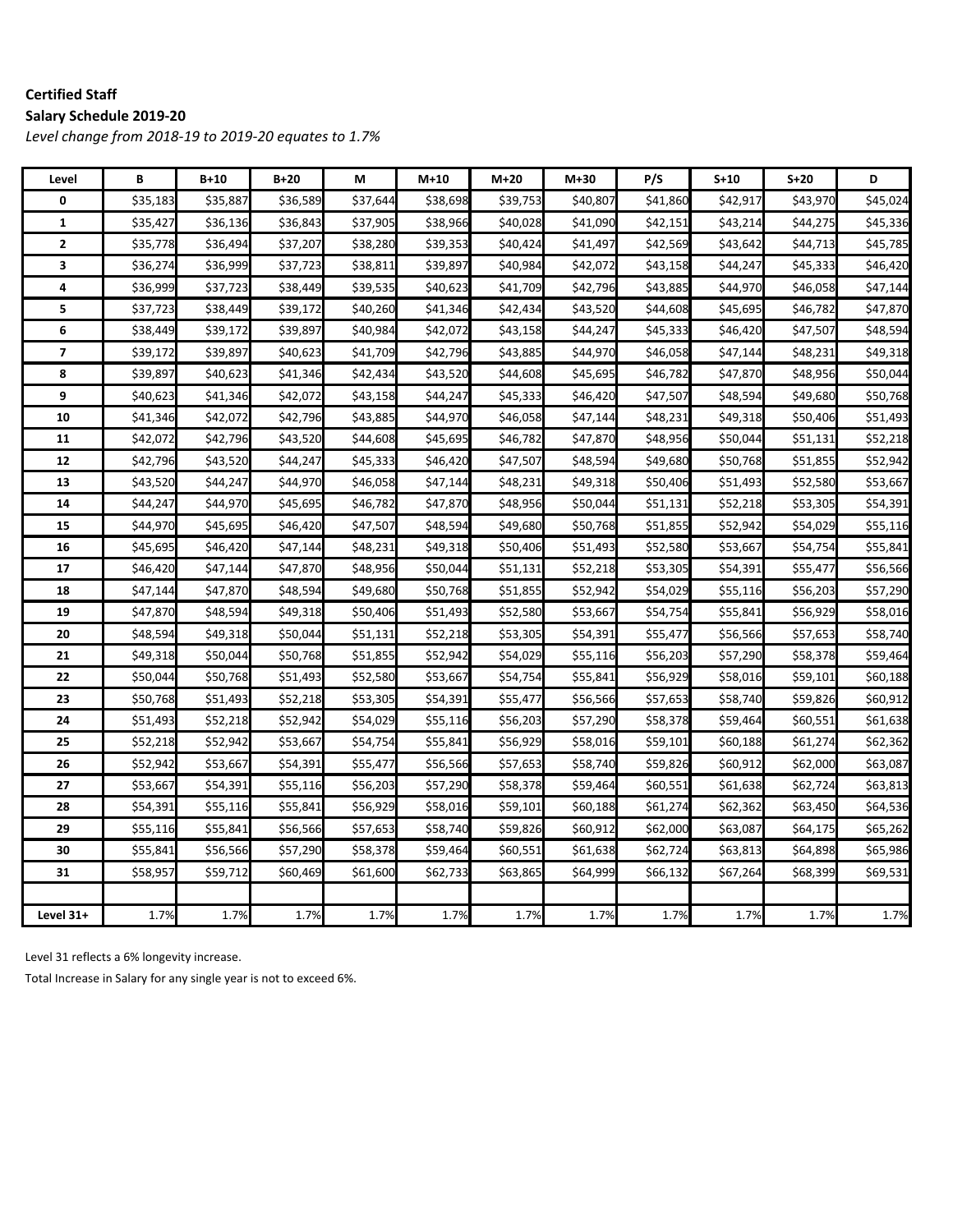#### **Head Start Teachers Salary Schedule 2019‐20**

*Level change from 2018‐19 to 2019‐20 equates to 1.7%*

| Level                   | <b>ASSOCIATE</b> | <b>BACHELOR * **</b> |
|-------------------------|------------------|----------------------|
| 0                       | \$22,059         | \$22,720             |
| $\mathbf 1$             | \$22,212         | \$22,877             |
| $\overline{\mathbf{c}}$ | \$22,433         | \$23,103             |
| 3                       | \$22,744         | \$23,424             |
| 4                       | \$23,197         | \$23,892             |
| 5                       | \$23,661         | \$24,370             |
| 6                       | \$24,132         | \$24,855             |
| 7                       | \$24,614         | \$25,352             |
| 8                       | \$25,106         | \$25,858             |
| 9                       | \$25,608         | \$26,375             |
| 10                      | \$26,119         | \$26,902             |
| 11                      | \$26,640         | \$27,439             |
| 12                      | \$27,172         | \$27,987             |
| 13                      | \$27,714         | \$28,545             |
| 14                      | \$28,269         | \$29,115             |
| 15                      | \$28,833         | \$29,697             |
| 16                      | \$29,409         | \$30,289             |
| 17                      | \$29,996         | \$30,895             |
| 18                      | \$30,595         | \$31,513             |
| 19                      | \$31,207         | \$32,141             |
| 20                      | \$31,830         | \$32,784             |
| 21                      | \$32,466         | $\overline{$}33,438$ |
| 22                      | \$33,114         | \$34,107             |
| 23                      | \$33,776         | \$34,788             |
| 24                      | \$34,450         | \$35,483             |
| 25                      | \$35,138         | \$36,192             |
| 26                      | \$35,840         | \$36,915             |
| 27                      | \$36,557         | \$37,652             |
| 28                      | \$37,286         | \$38,404             |
| 29                      | \$38,031         | \$39,171             |
| 30                      | \$38,791         | \$39,954             |
|                         |                  |                      |
| Level 30+               | 1.7%             | 1.7%                 |

\* Head Start Teachers with certification will receive an annual \$1,000 stipend in addition to any schedule and/or level increases for which they qualify.

\*\* Should the Head Start Program mandate or require teacher certification, those Head Start Teachers with certification will convert to their appropriate place on the Certified Teacher Salary Schedule.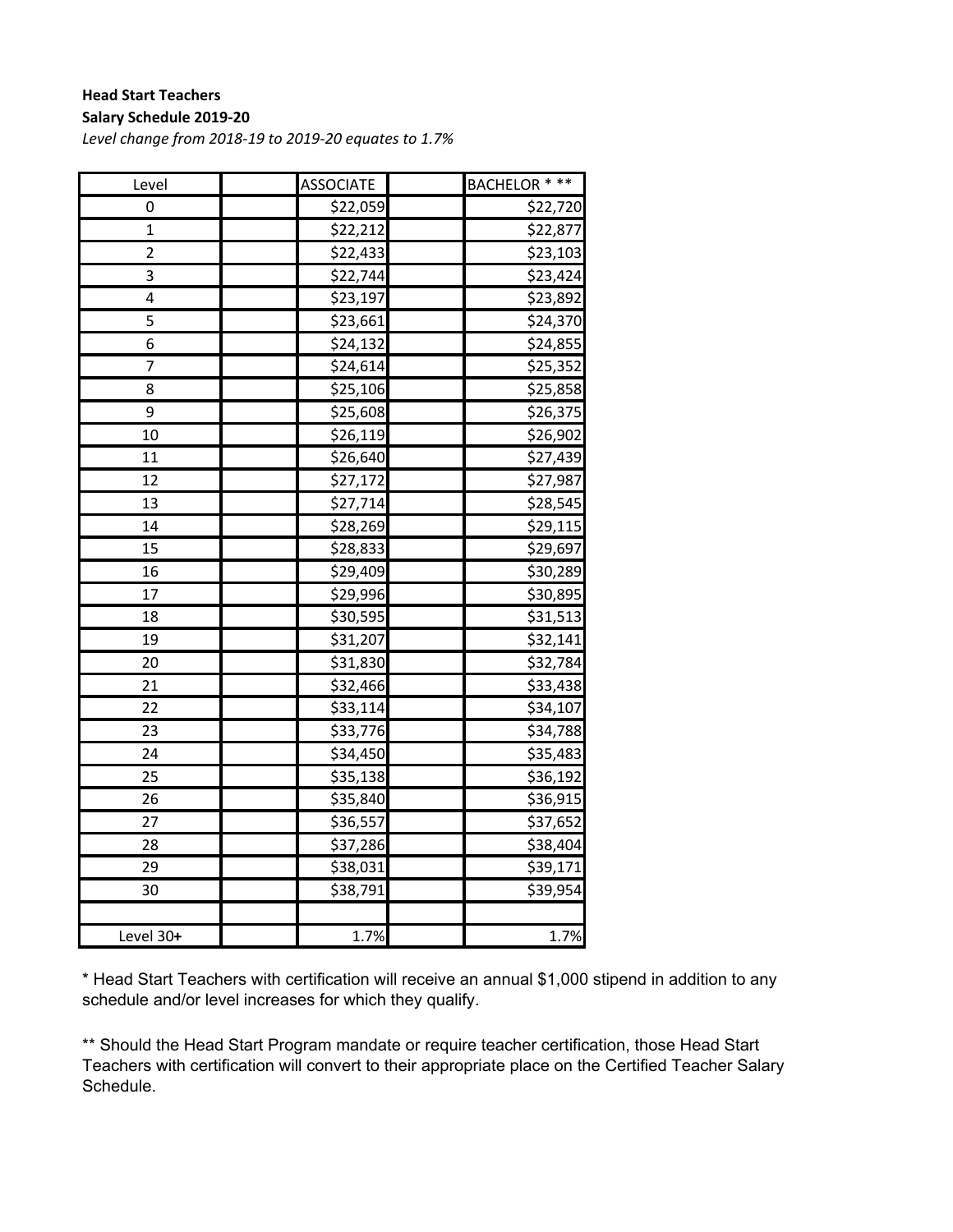## **Computer/Library Paraeductors Salary Schedule 2019‐20**

|                         | <b>Training Category A</b> | <b>Training Category B</b> | <b>Training Category C</b> |
|-------------------------|----------------------------|----------------------------|----------------------------|
| Level                   | No Degree                  | 30 Hours                   | 60 Hours                   |
|                         |                            | <b>ROE Certified</b>       | Assoc. Degree              |
| $\pmb{0}$               | \$9.93                     | \$10.80                    | \$11.31                    |
| $\mathbf{1}$            | \$10.00                    | \$10.87                    | \$11.39                    |
| $\overline{\mathbf{c}}$ | \$10.09                    | \$10.97                    | \$11.50                    |
| 3                       | \$10.23                    | \$11.13                    | \$11.65                    |
| 4                       | \$10.58                    | \$11.47                    | \$12.01                    |
| 5                       | \$10.93                    | \$11.83                    | \$12.37                    |
| 6                       | \$11.28                    | \$12.17                    | \$12.72                    |
| $\overline{\mathbf{z}}$ | \$11.62                    | \$12.52                    | \$13.05                    |
| 8                       | \$11.98                    | \$12.88                    | \$13.40                    |
| 9                       | \$12.33                    | \$13.23                    | \$13.76                    |
| 10                      | \$12.67                    | \$13.57                    | \$14.11                    |
| 11                      | \$13.02                    | \$13.91                    | \$14.46                    |
| 12                      | \$13.37                    | \$14.27                    | \$14.81                    |
| 13                      | \$13.72                    | \$14.61                    | \$15.15                    |
| 14                      | \$14.08                    | \$14.97                    | \$15.50                    |
| 15                      | \$14.42                    | \$15.33                    | \$15.86                    |
| 16                      | \$14.76                    | \$15.66                    | \$16.20                    |
| 17                      | \$15.11                    | \$16.01                    | \$16.55                    |
| 18                      | \$15.47                    | \$16.36                    | \$16.90                    |
| 19                      | \$15.82                    | \$16.71                    | \$17.25                    |
| 20                      | \$16.17                    | \$17.07                    | \$17.60                    |
| 21                      | \$16.52                    | \$17.41                    | \$17.95                    |
| 22                      | \$16.86                    | \$17.76                    | \$18.29                    |
| 23                      | \$17.21                    | \$18.11                    | \$18.64                    |
| 24                      | \$17.56                    | \$18.46                    | \$19.00                    |
| 25                      | \$17.91                    | \$18.79                    | \$19.34                    |
| 26                      | \$18.26                    | \$19.15                    | \$19.69                    |
| 27                      | \$18.61                    | \$19.51                    | \$20.05                    |
| 28                      | \$18.97                    | \$19.85                    | \$20.38                    |
| 29                      | \$19.30                    | \$20.21                    | \$20.74                    |
| 30                      | \$19.65                    | \$20.55                    | \$21.09                    |
|                         |                            |                            |                            |
| Level 30+               | 1.7%                       | 1.7%                       | 1.7%                       |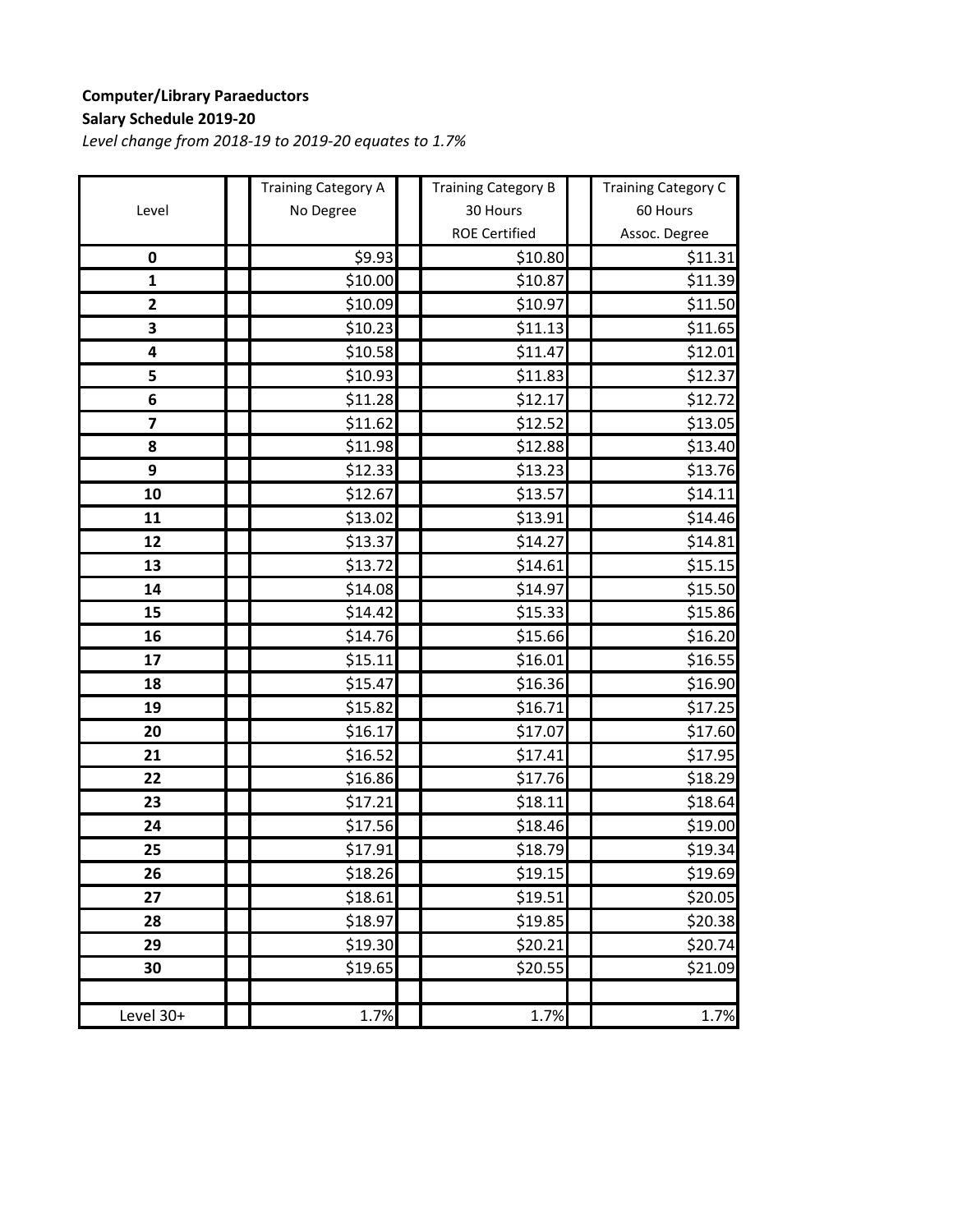## **Special Education Paraeducators Salary Schedule 2019‐20**

|                         | <b>Training Category A</b> | <b>Training Category B</b> | <b>Training Category C</b> |
|-------------------------|----------------------------|----------------------------|----------------------------|
| Level                   | No Degree                  | 30 Hours                   | 60 Hours                   |
|                         |                            | <b>ROE Certified</b>       | Assoc. Degree              |
| $\pmb{0}$               | \$9.63                     | \$10.49                    | \$11.39                    |
| $\mathbf{1}$            | \$9.69                     | \$10.57                    | \$11.47                    |
| $\overline{\mathbf{c}}$ | \$9.79                     | \$10.68                    | \$11.58                    |
| 3                       | \$9.93                     | \$10.82                    | \$11.76                    |
| 4                       | \$10.24                    | \$11.13                    | \$12.04                    |
| 5                       | \$10.53                    | \$11.42                    | \$12.34                    |
| 6                       | \$10.80                    | \$11.71                    | \$12.62                    |
| $\overline{\mathbf{z}}$ | \$11.09                    | \$11.98                    | \$12.90                    |
| 8                       | \$11.38                    | \$12.28                    | \$13.18                    |
| 9                       | \$11.64                    | \$12.55                    | \$13.47                    |
| 10                      | \$11.94                    | \$12.83                    | \$13.75                    |
| 11                      | \$12.23                    | \$13.12                    | \$14.03                    |
| 12                      | \$12.50                    | \$13.40                    | \$14.32                    |
| 13                      | \$12.81                    | \$13.70                    | \$14.62                    |
| 14                      | \$13.12                    | \$14.01                    | \$14.93                    |
| 15                      | \$13.44                    | \$14.34                    | \$15.24                    |
| 16                      | \$13.78                    | \$14.67                    | \$15.58                    |
| 17                      | \$14.10                    | \$15.00                    | \$15.92                    |
| 18                      | \$14.43                    | \$15.33                    | \$16.24                    |
| 19                      | \$14.75                    | \$15.64                    | \$16.56                    |
| 20                      | \$15.08                    | \$15.98                    | \$16.89                    |
| 21                      | \$15.42                    | \$16.30                    | \$17.22                    |
| 22                      | \$15.73                    | \$16.64                    | \$17.55                    |
| 23                      | \$16.06                    | \$16.96                    | \$17.87                    |
| 24                      | \$16.39                    | \$17.28                    | \$18.20                    |
| 25                      | \$16.72                    | \$17.61                    | \$18.53                    |
| 26                      | \$17.06                    | \$17.95                    | \$18.86                    |
| 27                      | \$17.38                    | \$18.27                    | \$19.18                    |
| 28                      | \$17.70                    | \$18.60                    | \$19.52                    |
| 29                      | \$18.03                    | \$18.92                    | \$19.84                    |
| 30                      | \$18.35                    | \$19.24                    | \$20.17                    |
|                         |                            |                            |                            |
| Level 30+               | 1.7%                       | 1.7%                       | 1.7%                       |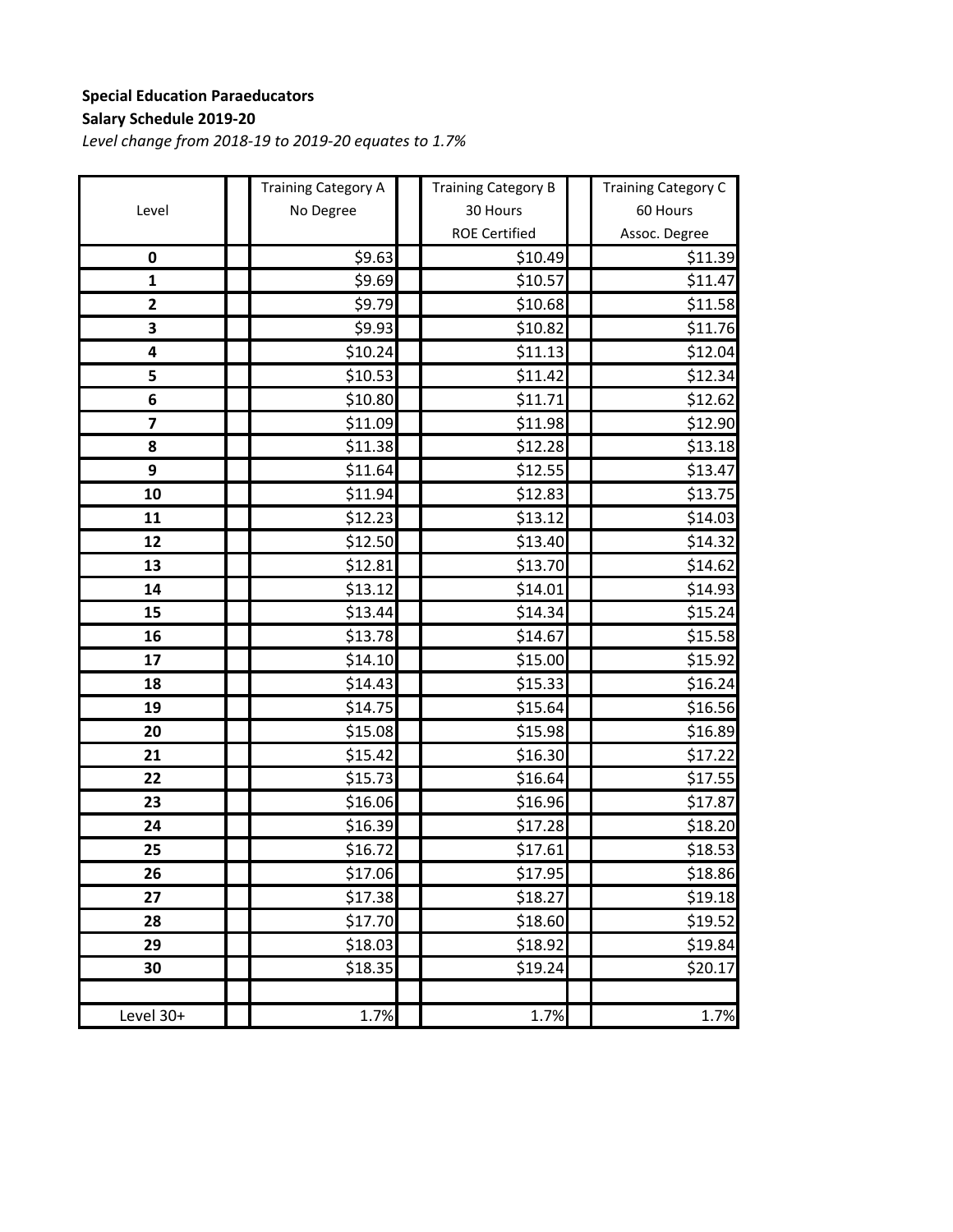## **Deaf Interpreters Salary Schedule 2019‐20**

|                         | <b>Training Category A</b> | <b>Training Category B</b> | <b>Training Category C</b> |
|-------------------------|----------------------------|----------------------------|----------------------------|
| Level                   | No Degree                  | 30 Hours                   | 60 Hours                   |
|                         |                            | <b>ROE Certified</b>       | Assoc. Degree              |
| $\pmb{0}$               | \$11.09                    | \$11.96                    | \$12.82                    |
| $\mathbf{1}$            | \$11.17                    | \$12.04                    | \$12.91                    |
| $\mathbf{2}$            | \$11.28                    | \$12.15                    | \$13.03                    |
| 3                       | \$11.43                    | \$12.33                    | \$13.21                    |
| 4                       | \$11.76                    | \$12.64                    | \$13.55                    |
| 5                       | \$12.06                    | \$12.97                    | \$13.86                    |
| 6                       | \$12.40                    | \$13.29                    | \$14.18                    |
| $\overline{\mathbf{z}}$ | \$12.72                    | \$13.61                    | \$14.51                    |
| 8                       | \$13.04                    | \$13.93                    | \$14.84                    |
| 9                       | \$13.36                    | \$14.25                    | \$15.15                    |
| 10                      | \$13.68                    | \$14.58                    | \$15.48                    |
| 11                      | \$14.01                    | \$14.91                    | \$15.79                    |
| 12                      | \$14.33                    | \$15.21                    | \$16.12                    |
| 13                      | \$14.64                    | \$15.55                    | \$16.44                    |
| 14                      | \$14.98                    | \$15.88                    | \$16.76                    |
| 15                      | \$15.31                    | \$16.20                    | \$17.10                    |
| 16                      | \$15.62                    | \$16.52                    | \$17.41                    |
| 17                      | \$15.95                    | \$16.83                    | \$17.74                    |
| 18                      | \$16.26                    | \$17.17                    | \$18.06                    |
| 19                      | \$16.59                    | \$17.49                    | \$18.38                    |
| 20                      | \$16.91                    | \$17.81                    | \$18.70                    |
| 21                      | \$17.24                    | \$18.13                    | \$19.03                    |
| 22                      | \$17.56                    | \$18.46                    | \$19.35                    |
| 23                      | \$17.87                    | \$18.77                    | \$19.67                    |
| 24                      | \$18.20                    | \$19.10                    | \$19.99                    |
| 25                      | \$18.53                    | \$19.41                    | \$20.32                    |
| 26                      | \$18.86                    | \$19.75                    | \$20.65                    |
| 27                      | \$19.17                    | \$20.07                    | \$20.96                    |
| 28                      | \$19.50                    | \$20.39                    | \$21.29                    |
| 29                      | \$19.82                    | \$20.72                    | \$21.61                    |
| 30                      | \$20.15                    | \$21.04                    | \$21.94                    |
|                         |                            |                            |                            |
| Level 30+               | 1.7%                       | 1.7%                       | 1.7%                       |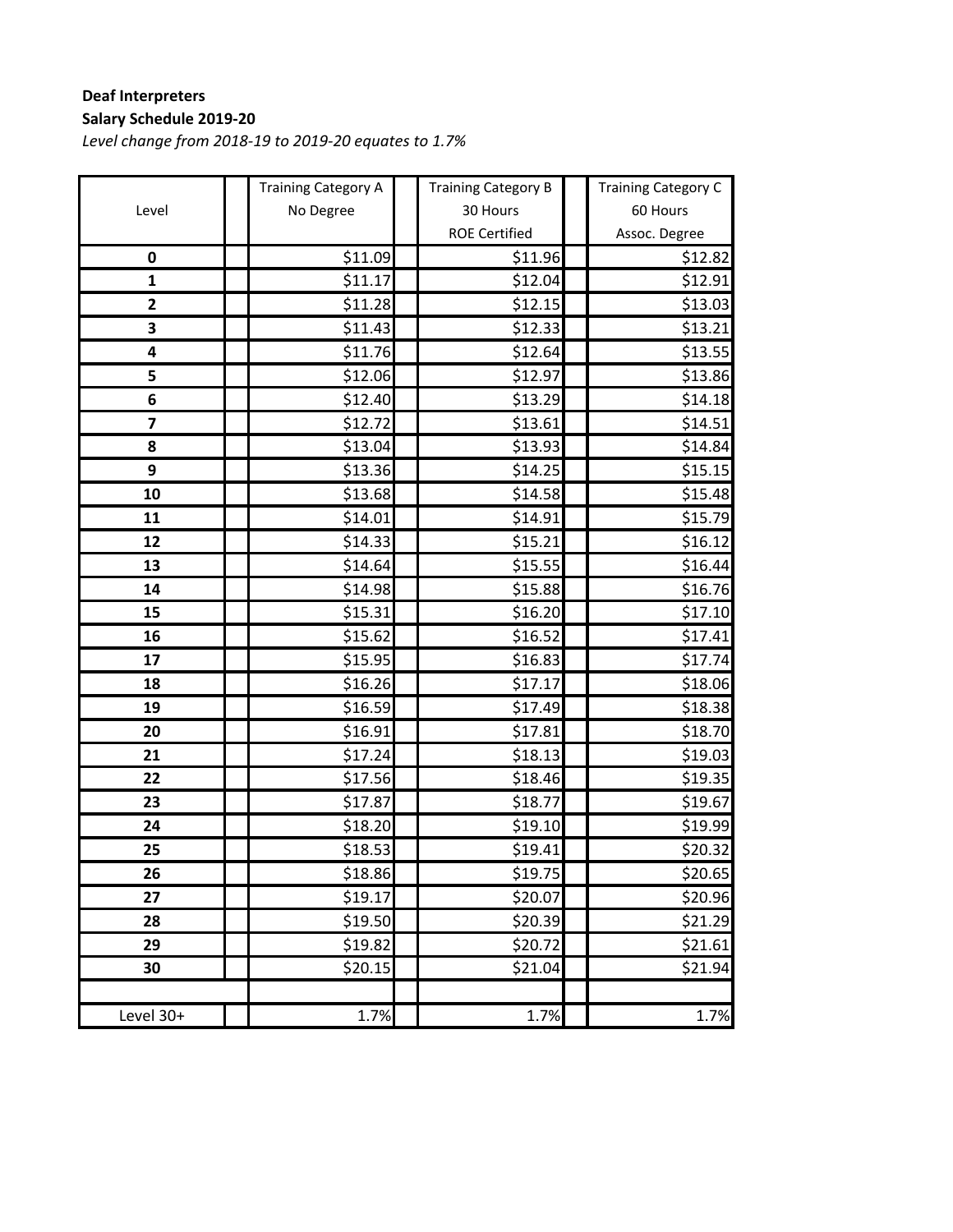## **School Support Personnel**

#### **Salary Schedule 2019‐20**

| Level          | <b>LEVEL A</b> | Level B | <b>LEVEL C</b> |
|----------------|----------------|---------|----------------|
| 0              | \$23.03        | \$14.99 | \$11.59        |
| $\overline{1}$ | \$23.19        | \$15.09 | \$11.68        |
| $\overline{2}$ | \$23.41        | \$15.23 | \$11.80        |
| 3              | \$23.75        | \$15.45 | \$11.96        |
| 4              | \$24.22        | \$15.75 | \$12.20        |
| 5              | \$24.71        | \$16.07 | \$12.44        |
| 6              | \$25.20        | \$16.39 | \$12.69        |
| 7              | \$25.70        | \$16.72 | \$12.94        |
| 8              | \$26.22        | \$17.06 | \$13.20        |
| 9              | \$26.74        | \$17.39 | \$13.45        |
| 10             | \$27.28        | \$17.74 | \$13.73        |
| 11             | \$27.83        | \$18.09 | \$14.01        |
| 12             | \$28.37        | \$18.46 | \$14.29        |
| 13             | \$28.93        | \$18.82 | \$14.57        |
| 14             | \$29.52        | \$19.19 | \$14.87        |
| 15             | \$30.10        | \$19.58 | \$15.15        |
| 16             | \$30.70        | \$19.97 | \$15.47        |
| 17             | \$31.32        | \$20.37 | \$15.77        |
| 18             | \$31.95        | \$20.78 | \$16.08        |
| 19             | \$32.59        | \$21.19 | \$16.40        |
| 20             | \$33.24        | \$21.62 | \$16.73        |
|                |                |         |                |
| Level 20+      | 1.7%           | 1.7%    | 1.7%           |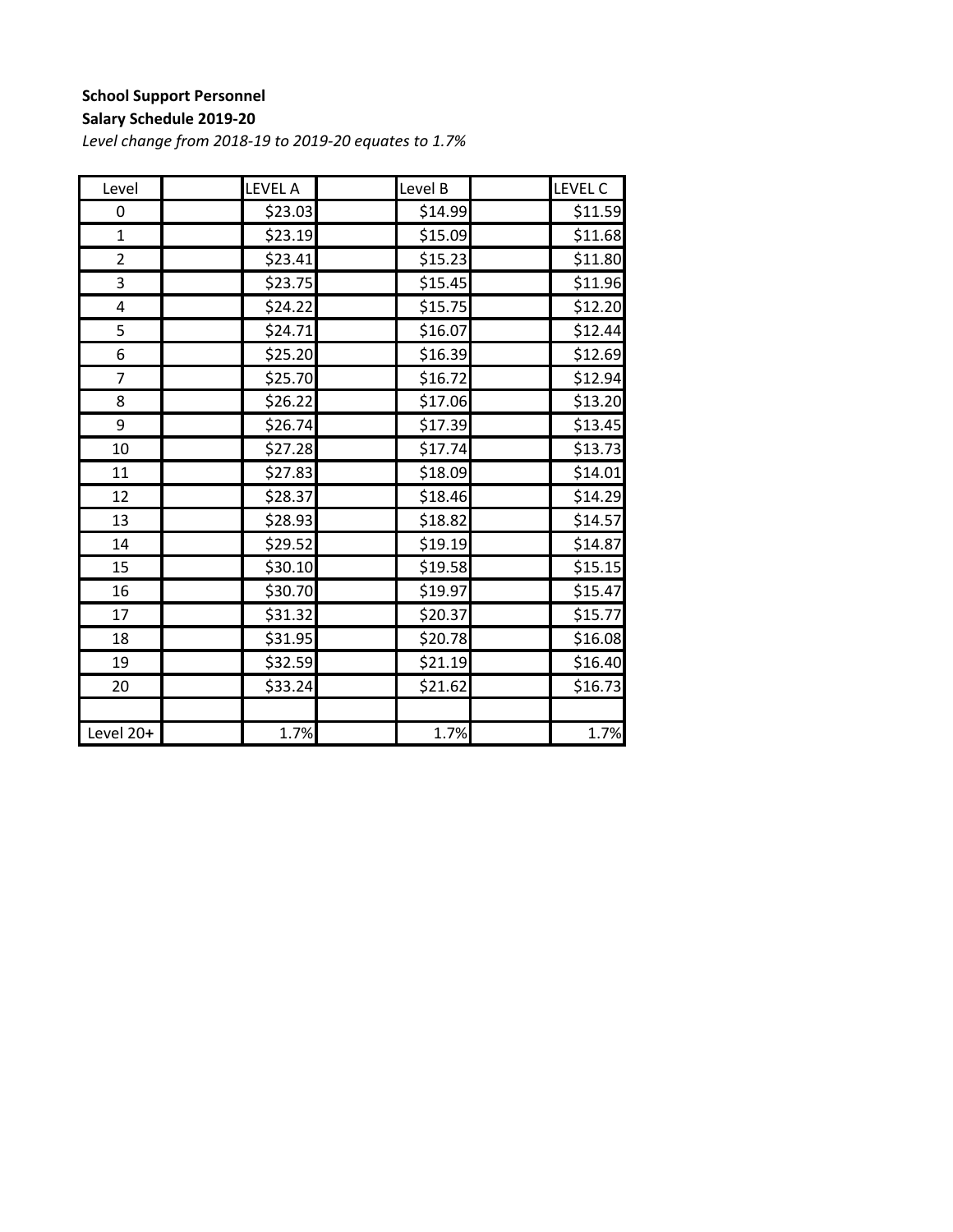## **Bus Drivers**

## **Salary Schedule 2019‐20**

| Level     |         |
|-----------|---------|
| 0         | \$12.78 |
| 1         | \$12.87 |
| 2         | \$12.99 |
| 3         | \$13.17 |
| 4         | \$13.43 |
| 5         | \$13.70 |
| 6         | \$13.97 |
| 7         | \$14.23 |
| 8         | \$14.50 |
| 9         | \$14.76 |
| 10        | \$15.03 |
| 11        | \$15.31 |
| 12        | \$15.56 |
| 13        | \$15.83 |
| 14        | \$16.09 |
| 15        | \$16.36 |
| 16        | \$16.63 |
| 17        | \$16.89 |
| 18        | \$17.16 |
| 19        | \$17.42 |
| 20        | \$17.69 |
|           |         |
| Level 20+ | 1.7%    |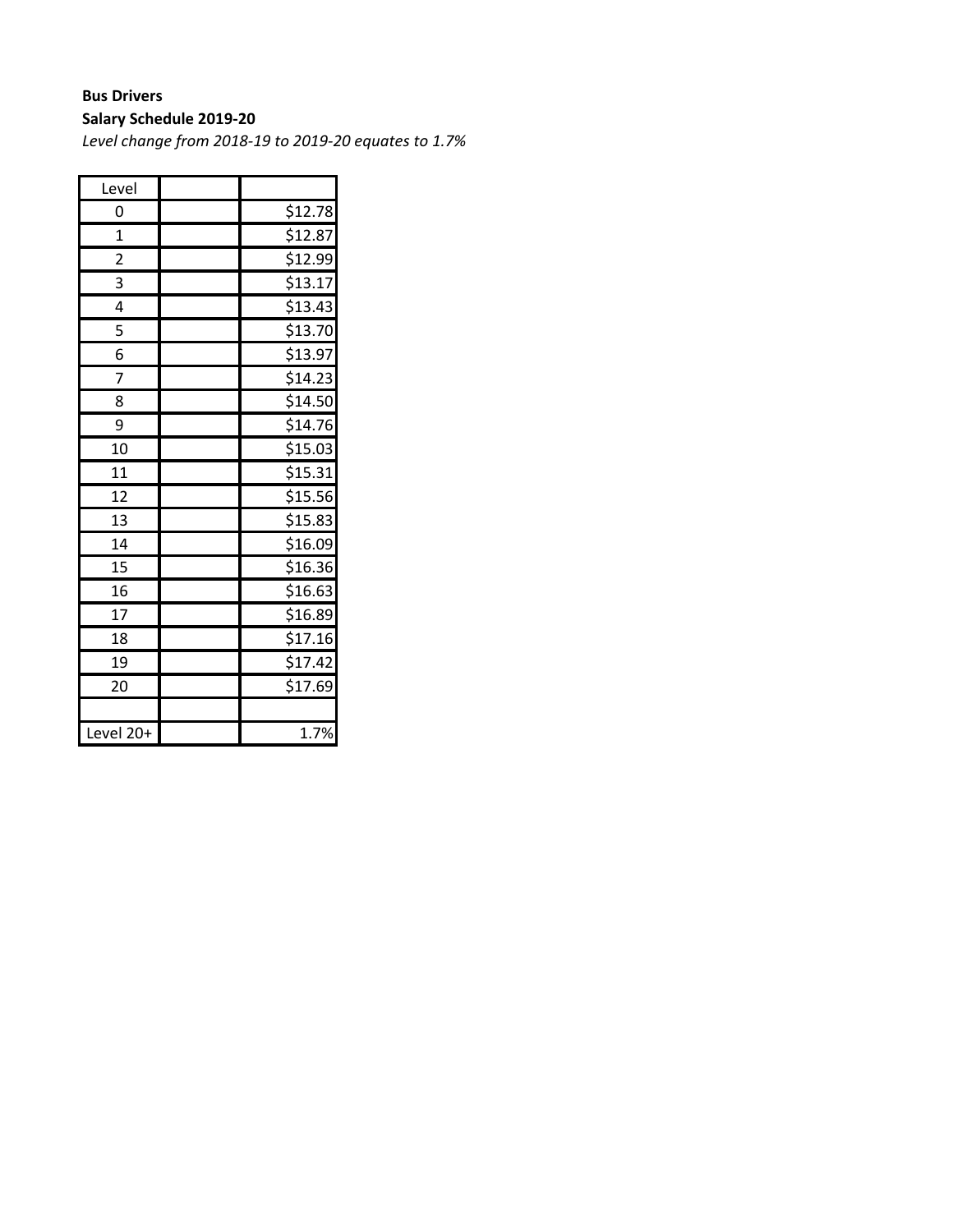## **Food Service Workers**

## **Salary Schedule 2019‐20**

|                | Cooks, Kitchen Helpers, Clerks, &<br><b>Lunchroom Monitors</b> | <b>Cafeteria Coordinators</b> |                |  |         |
|----------------|----------------------------------------------------------------|-------------------------------|----------------|--|---------|
| Level          |                                                                |                               | Level          |  |         |
| 0              | \$9.21                                                         |                               | 0              |  | \$11.02 |
| $\mathbf{1}$   | \$9.28                                                         |                               | $\overline{1}$ |  | \$11.10 |
| $\overline{2}$ | \$9.37                                                         |                               | $\overline{2}$ |  | \$11.21 |
| 3              | \$9.49                                                         |                               | 3              |  | \$11.36 |
| 4              | \$9.76                                                         |                               | 4              |  | \$11.61 |
| 5              | \$10.03                                                        |                               | 5              |  | \$11.89 |
| 6              | \$10.29                                                        |                               | 6              |  | \$12.14 |
| $\overline{7}$ | \$10.56                                                        |                               | $\overline{7}$ |  | \$12.42 |
| 8              | \$10.82                                                        |                               | 8              |  | \$12.68 |
| 9              | \$11.09                                                        |                               | 9              |  | \$12.95 |
| 10             | \$11.36                                                        |                               | 10             |  | \$13.21 |
| 11             | \$11.61                                                        |                               | 11             |  | \$13.48 |
| 12             | \$11.89                                                        |                               | 12             |  | \$13.75 |
| 13             | \$12.14                                                        |                               | 13             |  | \$14.01 |
| 14             | \$12.42                                                        |                               | 14             |  | \$14.28 |
| 15             | \$12.68                                                        |                               | 15             |  | \$14.54 |
| 16             | \$12.95                                                        |                               | 16             |  | \$14.81 |
| 17             | \$13.21                                                        |                               | 17             |  | \$15.07 |
| 18             | \$13.48                                                        |                               | 18             |  | \$15.35 |
| 19             | \$13.75                                                        |                               | 19             |  | \$15.60 |
| 20             | \$14.01                                                        |                               | 20             |  | \$15.88 |
|                |                                                                |                               |                |  |         |
| Level 20+      | 1.7%                                                           |                               | Level 20+      |  | 1.7%    |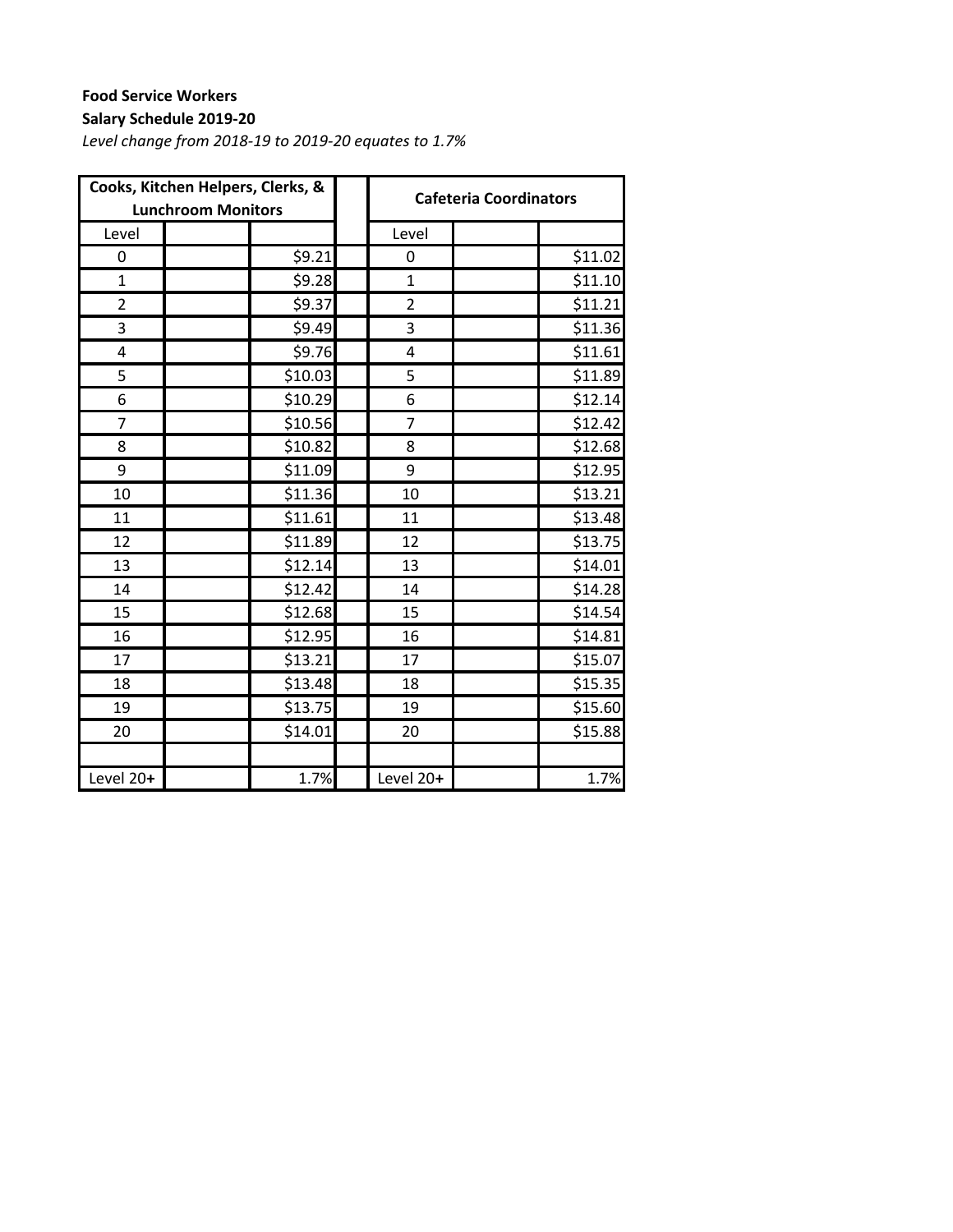### **Custodians**

#### **Salary Schedule 2019‐20**

*Level change from 2018‐19 to 2019‐20 equates to 1.7%*

| Level          |                     |
|----------------|---------------------|
| 0              | \$13.41             |
| $\overline{1}$ | \$13.51             |
| $\overline{c}$ | \$13.64             |
| 3              | \$13.83             |
| 4              | \$14.36             |
| 5              | \$14.90             |
| 6              | \$15.43             |
| 7              | \$15.96             |
| 8              | \$16.49             |
| 9              | \$17.01             |
| 10             | \$17.55             |
| 11             | \$18.08             |
| 12             | \$18.61             |
| 13             | \$19.14             |
| 14             | \$19.67             |
| 15             | \$20.21             |
| 16             | $\frac{1}{2}$ 20.74 |
| 17             | \$21.27             |
| 18             | \$21.79             |
| 19             | \$22.32             |
| 20             | \$22.86             |
|                |                     |
| Level 20+      | 1.7%                |

Second Shift Pay Differential of \$0.50 Per Hour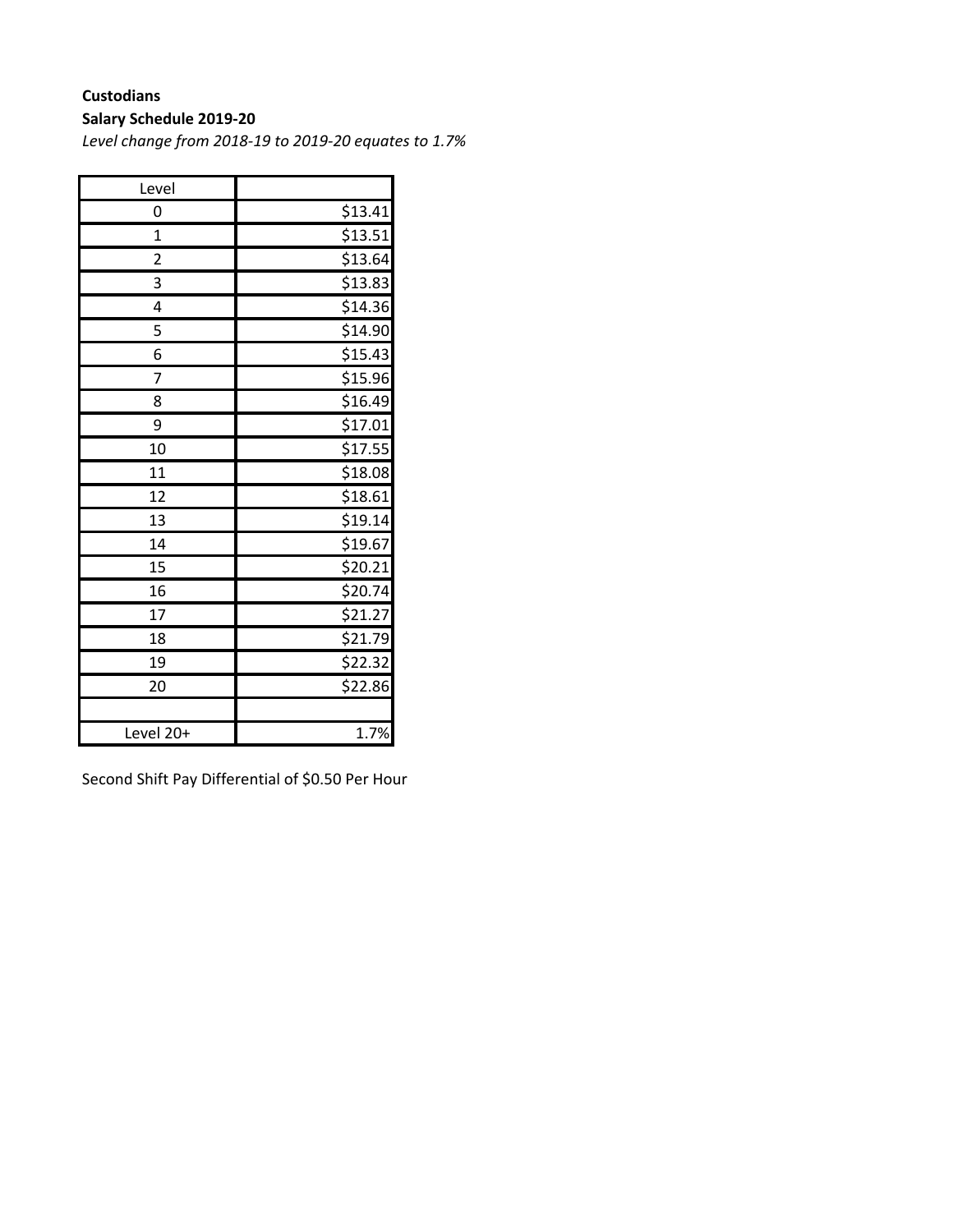#### **Administrative Assistant**

#### **Salary Schedule 2019‐20**

| Level          |         |
|----------------|---------|
| 0              | \$16.36 |
| $\mathbf{1}$   | \$16.48 |
| $\overline{2}$ | \$16.64 |
| 3              | \$16.87 |
| 4              | \$17.19 |
| 5              | \$17.51 |
| 6              | \$17.83 |
| 7              | \$18.15 |
| 8              | \$18.48 |
| 9              | \$18.79 |
| 10             | \$19.12 |
| 11             | \$19.43 |
| 12             | \$19.76 |
| 13             | \$20.09 |
| 14             | \$20.40 |
| 15             | \$20.73 |
| 16             | \$21.06 |
| 17             | \$21.37 |
| 18             | \$21.69 |
| 19             | \$22.02 |
| 20             | \$22.33 |
| 21             | \$22.66 |
| 22             | \$22.97 |
| 23             | \$23.31 |
| 24             | \$23.65 |
| 25             | \$23.98 |
|                |         |
| Level 25+      | 1.7%    |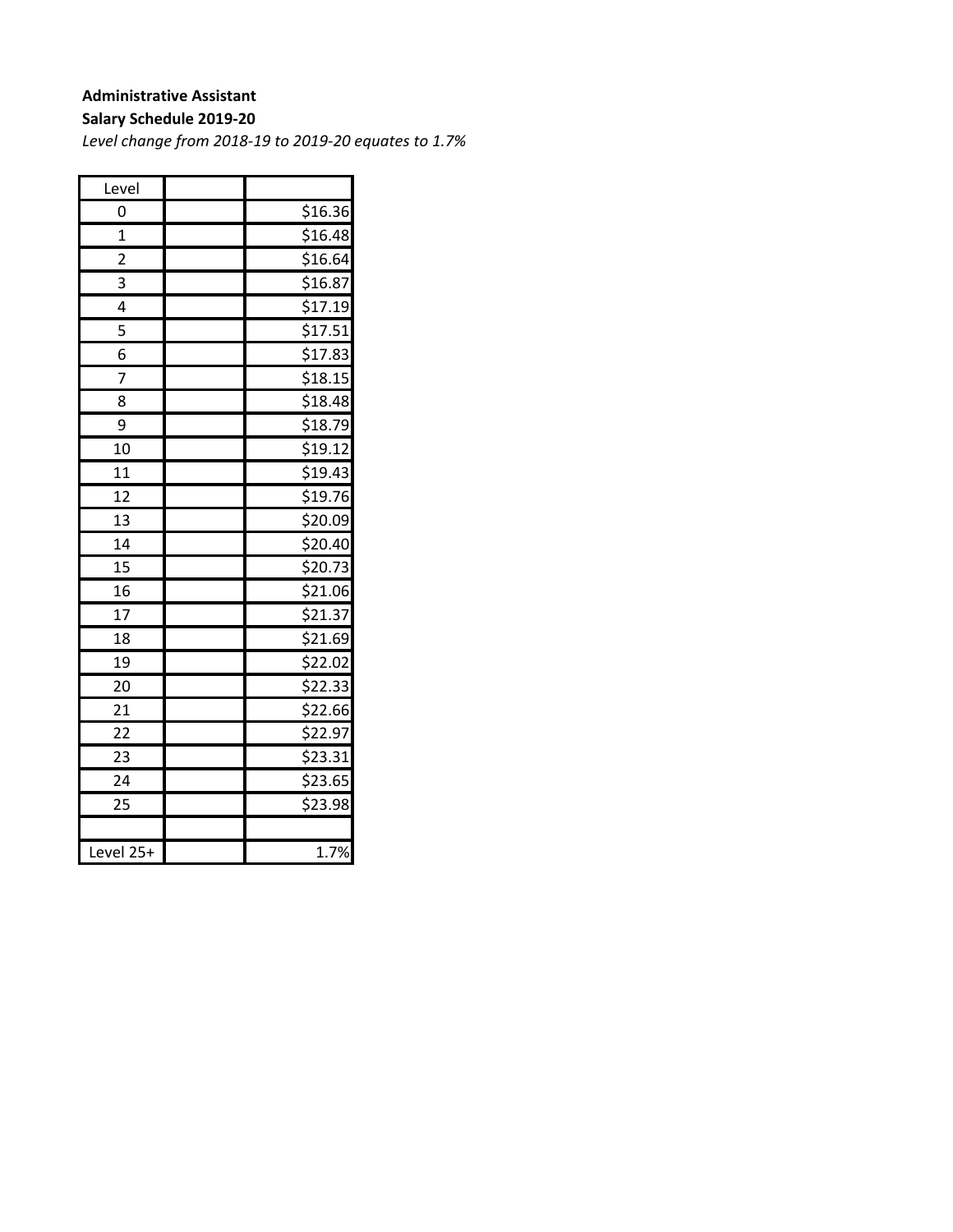### **Clerical ‐ Level 1 Salary Schedule 2019‐20**

| Level                   |         |
|-------------------------|---------|
| 0                       | \$15.01 |
| $\overline{1}$          | \$15.11 |
| $\overline{\mathbf{c}}$ | \$15.26 |
| 3                       | \$15.47 |
| 4                       | \$15.79 |
| 5                       | \$16.11 |
| 6                       | \$16.43 |
| 7                       | \$16.76 |
| 8                       | \$17.09 |
| 9                       | \$17.40 |
| 10                      | \$17.73 |
| 11                      | \$18.05 |
| 12                      | \$18.36 |
| 13                      | \$18.68 |
| 14                      | \$19.02 |
| 15                      | \$19.33 |
| 16                      | \$19.65 |
| 17                      | \$19.98 |
| 18                      | \$20.30 |
| 19                      | \$20.62 |
| 20                      | \$20.94 |
| 21                      | \$21.27 |
| $\overline{22}$         | \$21.59 |
| 23                      | \$21.90 |
| 24                      | \$22.22 |
| 25                      | \$22.54 |
|                         |         |
| Level 25+               | 1.7%    |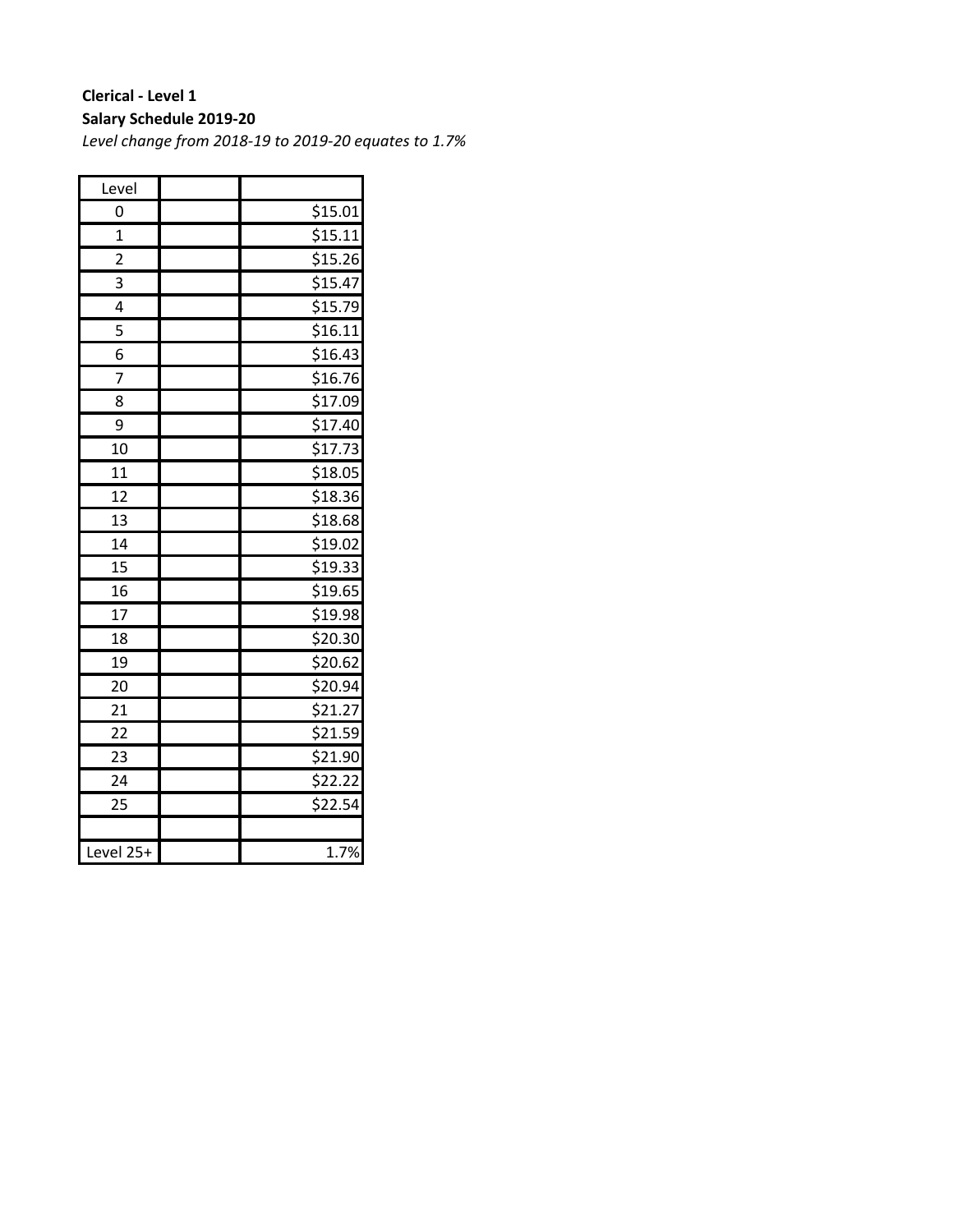### **Clerical ‐ Level 2 Salary Schedule 2019‐20**

| Level           |                     |
|-----------------|---------------------|
| 0               | \$13.04             |
| $\overline{1}$  | \$13.13             |
| 2               | \$13.26             |
| 3               | \$13.43             |
| 4               | \$13.70             |
| 5               | \$13.97             |
| 6               | \$14.23             |
| 7               | \$14.51             |
| 8               | \$14.77             |
| 9               | \$15.04             |
| 10              | \$15.32             |
| 11              | \$15.58             |
| 12              | \$15.86             |
| 13              | \$16.11             |
| 14              | \$16.38             |
| 15              | \$16.66             |
| 16              | \$16.92             |
| $\overline{17}$ | \$17.19             |
| 18              | \$17.45             |
| 19              | \$17.73             |
| 20              | $\overline{$}18.00$ |
| 21              | \$18.26             |
| $\overline{22}$ | \$18.53             |
| 23              | \$18.79             |
| 24              | \$19.07             |
| 25              | \$19.33             |
|                 |                     |
| Level 25+       | 1.7%                |